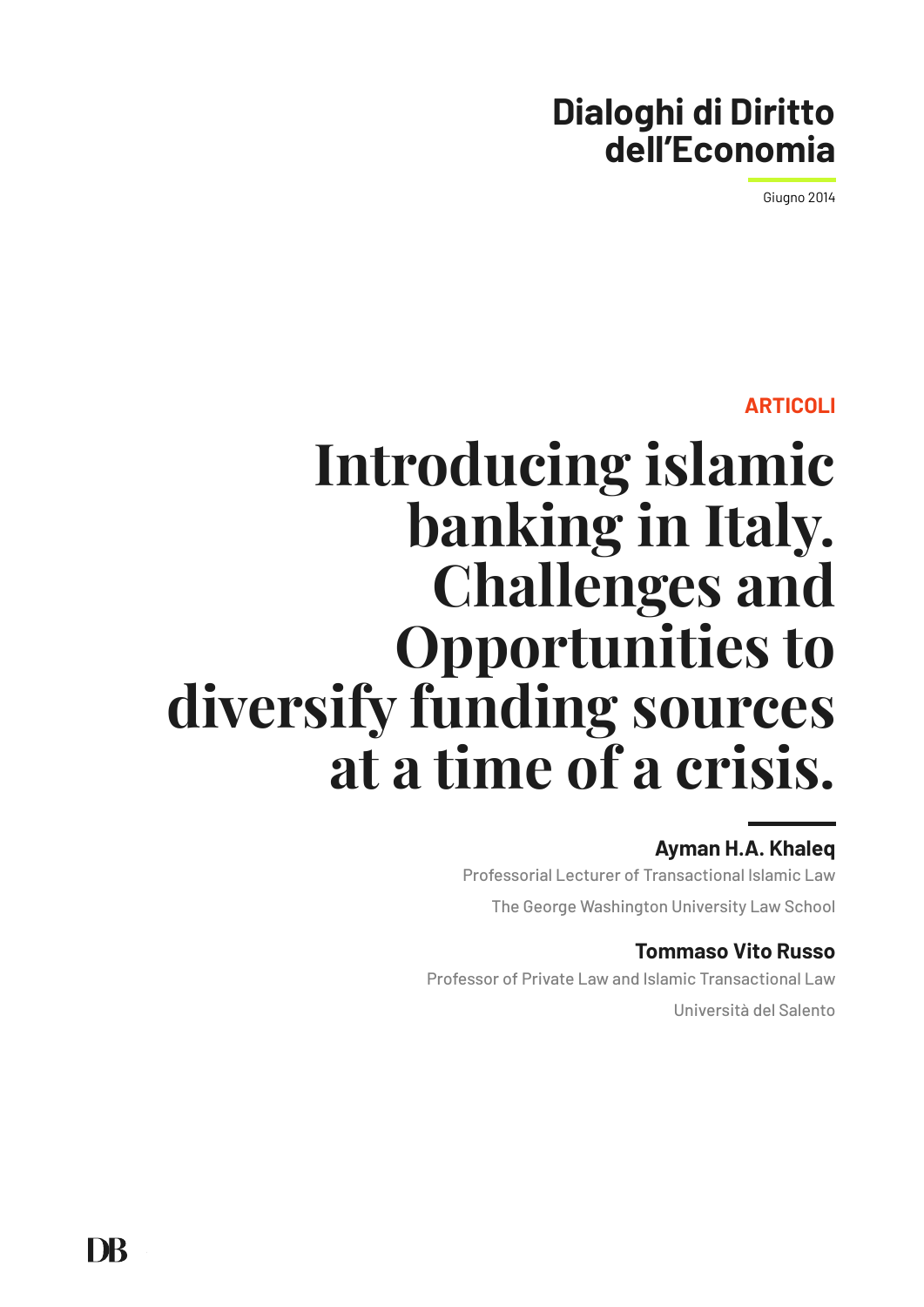**Ayman H.A. Khaleq e Tommaso Vito Russo**

SUMMARY<sup>01</sup>: 1. Introduction: aim of the research.  $-2$ . Analysis of the different impacts of the crisis on the area of conventional finance as compared with the area of Islamic finance. – 3. Profit and loss sharing as a method to increase control in loan markets: new rules on debt financing and opportunities in the prohibition of uncertainty surrounding deritvatives, forward and future contracts. – 4. The Sukuk market: a new market for government debt and for infrastructure financing. – 5. The Islamic bank around the world: a new challenge. - 6. Islamic banks and the principles of the Basel Commitee. - 7. Islamic banking and Italian law. - 8. Analysis of the crisis and new challenges. - 9. *Shari'a*-compliant project financing of infrastructure. - 10. Conclusion.

1. At this very moment of global crisis, particularly in its European dimension, the financial model embodied by the Islamic banking system can certainly help provide a viable route out of Italy's current economic crisis. Despite some doubts about its compatibility with the different national laws and regulations, Islamic banking is the correct way to re-start growth. This can be achieved in dual ways. The first, being commercial in nature, relates to the opportunity to attract Middle Eastern and Islamic investors into Italy. The second, being plainly structural, relates to the urgent need to induce the Italian banking system to 'change its mind' or, more accurately, show a willingess to endorse an additional method of finance over conventional commercial banking. Such model would be based on the encouragement of finance tools (*Shari'a-*compliant or otherwise), that asset a '*Risk Sharing*' model and to move to prohibit or heavily regulate speculative financial products (including some types of derivative products) whilst reintroducing 'ethics' as the cornerstone of the global banking industry (notwithstanding the role of religious teachings) in a country that gave the world its first ever modern commercial banks in the fourteenth century, the most famous of which was the Medici Bank established in 1397.

It is important to recognize that Islamic finance is not solely a matter of religion. The differences between the conventional financial systems we are experienced with and an Islamic banking system should be looked at from an objective standpoint without any conditioning of a religious nature which could mar its introduction. The *Osservatore Romano*, the official newspaper of the Vatican State, pointed out, in 2009, the great opportunities that Islamic finance could offer to the Western world in

<sup>01</sup> The present article is the result of joint research efforts. However, it is understood that sections 4,5,6,8,10 are to be attributed to Prof. Ayman H.A. Khaleq, whereas sections 1,2,3,7,9 are to be attributed Prof. Tommaso Vito Russo.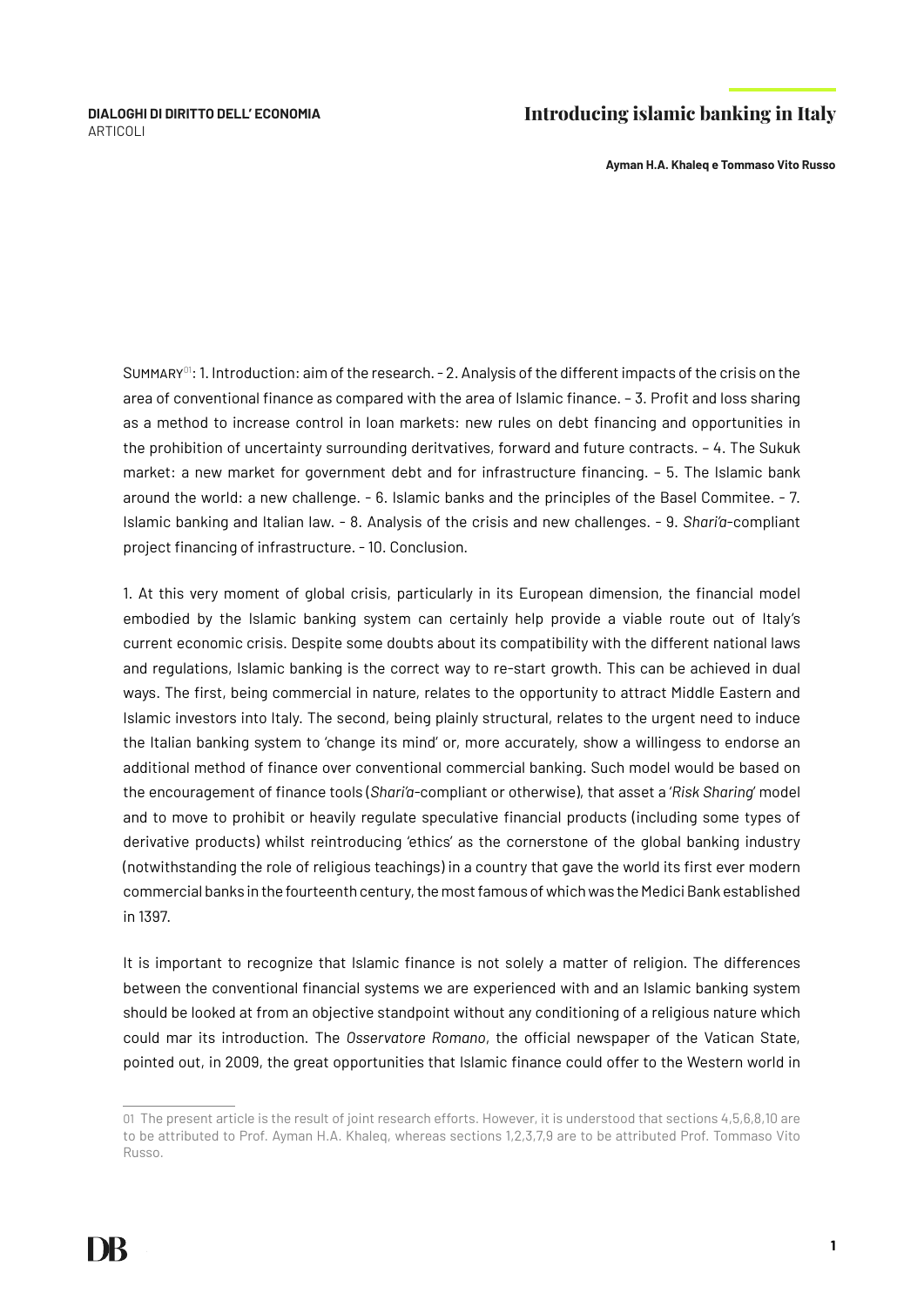**Ayman H.A. Khaleq e Tommaso Vito Russo**

crisis. The article emphasized that Islamic finance could contribute to the establishment of new rules for Western banking, especially in the previous and current critical economic climate. The journalists further wrote that the crisis was not a result of a lack of liquidity only, but that it was by and large rooted on a universal lack of confidence in the banking system itself. In their opinion, the international banking systems needed to put business ethics at the forefront of the economic discourse and find new methods to raise money with a view to rebuilding the reputation of a model that had, for all intents and purposes, failed $02$ .

All of the above should be read whilst being mindful of the need in Italy for the expansion of public and private infrastructures and for growth of the renewable energy sector amidst the continuing money deficiency. The European and Italian banking system may then be able to think about the opportunities associated with issuing financial products compliant with the principles of *Shari'a* (including *Sukuk*, which are the equiavalent of conventinal bonds or asset-backed securities) in Italy, thus utilizing the surplus wealth readily available in the Middle East, and the need to convince 'Institutional Islamic Investors (Islamic Funds)' to open their minds to a new and interesting market $^{03}$ .

Given the current economic climate, it is crucial to encourage such investments through an overhaul of both the Italian banking system and the regulations that underpin it. As the two facets go hand in hand, any suggested change to the Italian banking system would necessitate the introduction of farreaching changes in the banking legislation that currently exists in Italy, which would in turn, have its own obstacles to overcome.

In order to implement the Islamic banking model, the first step for Italy could be the creation of Islamic finance departments or teams (but not necessarily dedicated windows) within the conventional banks in Italy to introduce the concepts and practices to the region. This may be an invaluable learning tool for the Italian banking system in relation to the procedures and functioning of the Islamic Finance regime and if a market for the same exists in Italy. Thereafter, the transition to a '*dual banking system*', akin to Malaysia, Bahrain, Jordan, United Arab Emirates, Qatar, Turkey, Yemen, Gambia and Kuwait, as well as

<sup>02</sup> L. Napoleoni and C. Segre, *Dalla finanza islamica proposte e idee per l'Occidente in crisi*, in *L'Osservatore Romano*, 4th march 2009 http://rassegnastampa.mef.gov.it/mefnazionale/PDF/2009/2009-03-04/2009030412006886. pdf

<sup>03</sup> For a recent analysys see T.V. Russo, *I contratti Shari'a compliant. Valori religiosi e meritevolezza degli interessi. Contributo allo studio*, Napoli, 2014.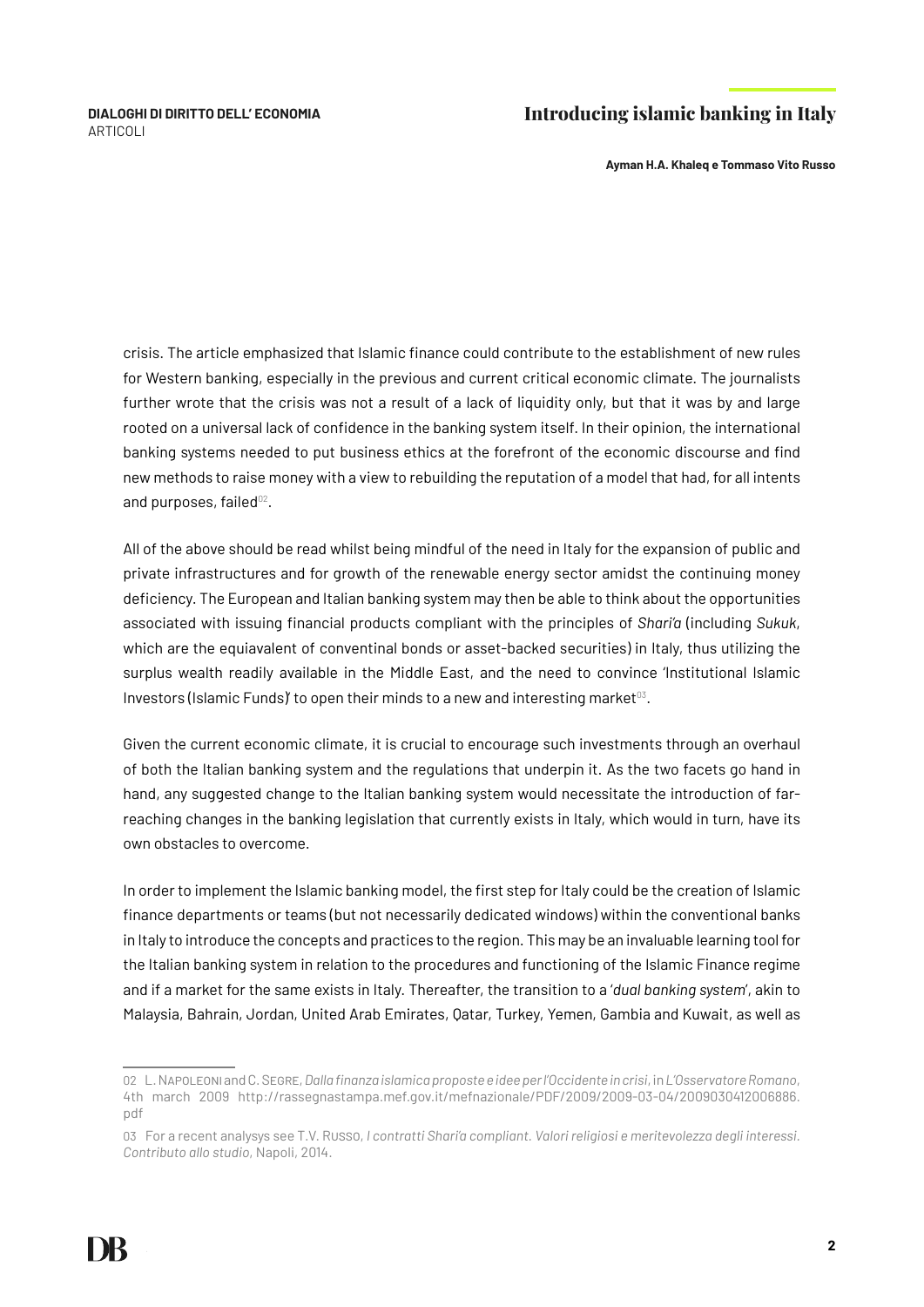**Ayman H.A. Khaleq e Tommaso Vito Russo**

United Kingdom where Islamic financing co-exists alongside the conventional banking laws could be more plausible.<sup>04</sup> This dual banking system would permit a separate set of standards for those Islamic investors wishing to transact in the region in a *Shari'a* compliant manner which would, in theory, boost private investments in Italy, especially in infrastructure and renewable energy if the focus is placed in such sectors.

Additionally, the growth of the 'project financing model' and of its market in Europe can be seen as a valuable common ground for introducing and developing *Shari'a*-compliant products in Italy, particularly given that project financing is a 'risk sharing' financial technique employed both in the conventional banking systems and in Islamic finance, and also because there are multiple precedents where Islamic banks co-funded project with conventional banks.

For the reasons stated above, this research paper aims to explore ways by which the Islamic banking industry can provide a viable route (to be added to other policy reform agendas currently put on the table) to put an end to Italy's current economic crisis. In particular, we seek to identify the extent to which *Shari'a*-compliant funding mechanisms, in the context of an asset-rich country like Italy, can help tackle the growing infrastructure investment and energy needs of this country, and facilitate the implementation of a feasible privatisation program. The paper also intends to demonstrate that Islamic financial instruments could, if deployed correctly, innovatively and intelligently, play an imperative role for the economic and financial growth of Italy<sup>05</sup> for the long haul.

<sup>04</sup> See, T.S. Zaher and M.K. Hassan, *A comparative Literature Survey of Islamic Finance and* Banking, in *Financial Markets, Institution &* Instruments, Vol. 10, November 2001, New York; Cfr., D. Muljawan, *Risk Managment in Islamic Finance: Issues, Challenges and Strategies to Mitigate the Risk.*, in M. Daud Bakar and E.R.A. Engku Ali, *Essential Readings in Islamic Finance*, Kuala Lumpur, 2008, p. 365, who underlines that "In order to promote a sound Islamic Finance system, the banking authorities have also been in their effort to set prudential standards and regulation dedicatedly designed for Islamic banking".

<sup>05</sup> For previous studies about Islamic finance in Italy see *La banca islamica e la disciplina bancaria europea*, by G. Gimigliano and G. Rotondo, Milano, 2006; E. Giustiniani, *Elementi di finanza islamica*, Torino, 2006; *Fondi sovrani arabi e finanza islamica*, by A. Dell'Atti e F. Miglietta, Milano, 2009; F. Castro, *Il modello islamico*, Torino, 2007; *Banca e finanza islamica. Contratti, peculiarità gestionali, prospettive di crescita in Italia*, by C. Porzio, Roma, 2009; R. Hamaui and M. Mauri, *Economia e finanza islamica. Quando i mercati incontrano il mondo del profeta*, Bologna, 2009; L. Donato and M.A. Freni, *Islamic Banking and prudential supervisory in Italy*, in *Islamic Banking and Finance in the European Union. A challange*, by M.F. Khan and M. Porzio, Cheltenham, 2010, p. 179 ff.; P. Abbadessa, *Islamic banking: impression of an Italian jurist*, ivi, p. 197 ff.; T.V. Russo, *Finanza Islamica*, in *Digesto delle Discipline Privatistiche, Sez. Commerciale*, Agg. VI, Torino, 2012, p. 389 ff.; T.V. Russo, *Contrattazione Shari'a compliant e meritevolezza degli interessi. Prime riflessioni su un differente approccio al mercato finanziario*, in questa *Rivista*, 4/2014, p. 11 ff.; T.V. Russo, *I contratti Shari'a compliant*, *passim*.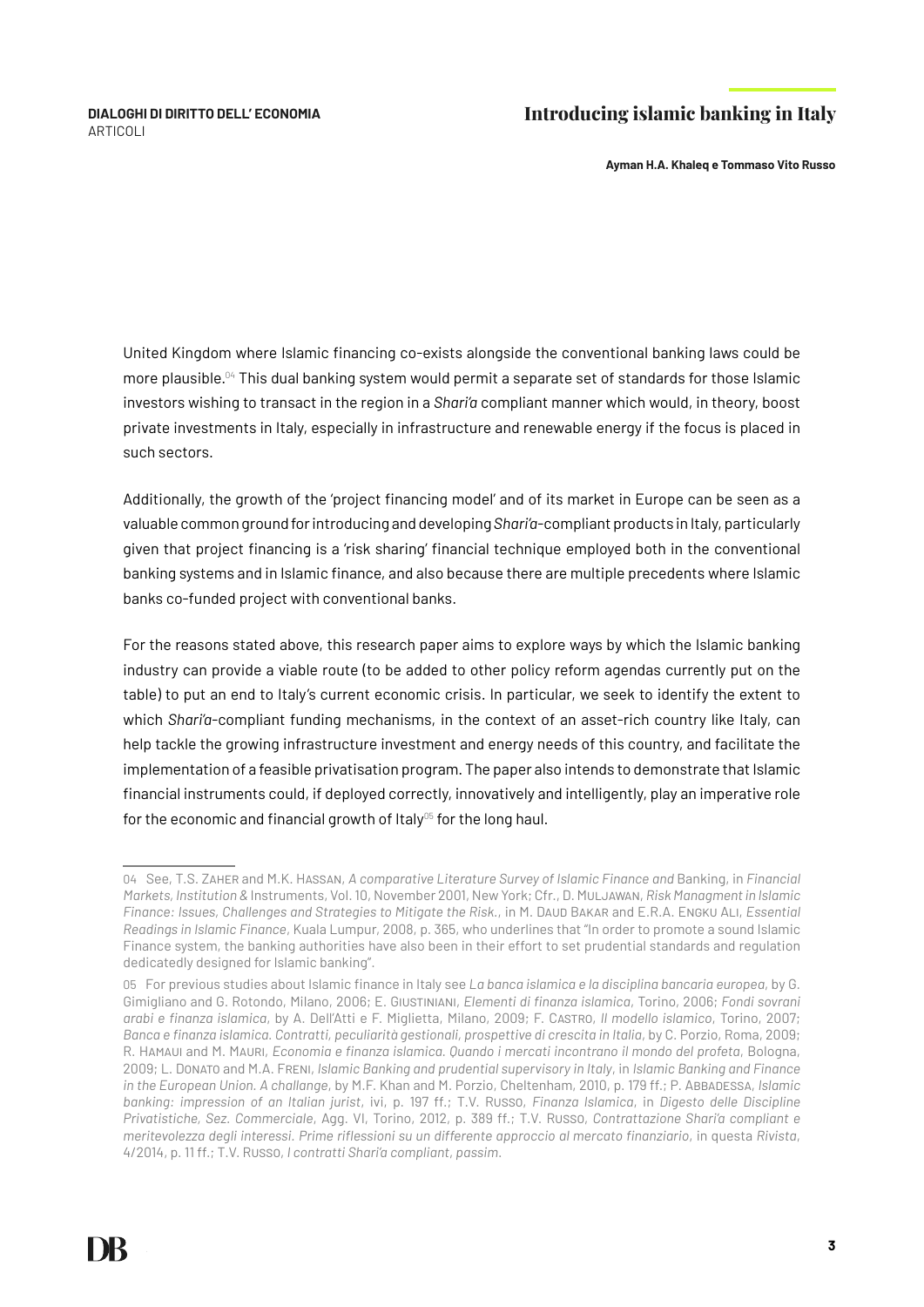**Ayman H.A. Khaleq e Tommaso Vito Russo**

2. An analysis of the impacts the crisis had in the conventional finance arena compared with the Islamic finance market should firstly be undertaken by conducting a preliminary analysis of the underlying principles governing Islamic finance.

It is well known that the term 'Islamic finance' refers to the complex contractual and financial structures which are based on Islamic laws and, more specifically, on *Shari'a* principles which are not confined to specific legal systems, but are characterized by significant moral connotations<sup>06</sup>. The whole system of life, not only of legal relevance, of the Islamic world is based on a clear distinction between what is permissible (*Halal*) and what is forbidden (*Haram*) by *Shari'a*07. For this reason it is said that Islamic finance, rather than be shaped by the experiences of practices and jurisprudence, is a 'prohibitiondriven finance' system<sup>08</sup>.

The proper allocation of financial resources, from a perspective not driven solely by the laws of economic efficiency is the key approach to Islamic finance, a system that has discovered, before the Western-conventional economic system, the so-called ambit of 'ethical finance<sup>'09</sup>. Nonetheless, we should not think that the Islamic finance system is useful solely for social purposes. Islamic banks play an important role in the economic market, in the same way as (and in competition with) conventional banks, and aim to capture investors and interested parties from all religious backgrounds, not solely

<sup>06</sup> One of the first studies about the impact of Islam on economic matters is by A'La Maududi, *The Economy Problem of a Man and its Islamic Solution*, Lahore, 1947. See too the interesting analysis made by M.D. Bakar, *Developing modern Islamic financial system via* Ijtihad*: an overview*, in *Essential readings*, cit., p. 27 ff.

<sup>07</sup> See M.H. Khamali, *Shari'ah law: An introduction*, Oxford, 2008, p. 17, who suggests a further dufference between *Haqq Allah* (*rights of God*) that concerns the civil rights of a person and *Haqq Al'Abd* (*rights of man*) that concerns the rights that belong to a community in its entirety. See, also, the analysis of Y. DeLorenzo, *The Religious Foundations of Islamic Finance*, in *Islamic Finance: Innovation and Growth* (by Archer e Karim), London, 2002, p. 9 ff. Unavoidable is the study of M.T. Usmani, *An introduction to Islamic Finance*, Karachi, 1998.

<sup>08</sup> M.A. El-Gamal, *Islamic Finance. Law, Economics and Practice*, New York, 2009, p. 8, who analyzes the results of the different approaches to economy in the different theories of Richard Posner and Adam Smith.

<sup>09</sup> According to authoritative scholars, the Western economic system, whereby capitalism (even in the absence of ethical rules) is able to self-correct the economic processes in order to maximise satisfaction of human interests, has been unsuccessful enough to be a sufficient cause for a massive economic crisis: in this sense, see M. AHMAD, *Economics of Islam. A comparative study*, Lahore, 1972. See, also, R.N. Kayed, M. Mahlknecht e M.K.Hassan, *The Current Financial Market Crisis: Lessons Learned, Risks ad Strenghts of Islamic Capital Markets Compared to the Conventional System*, in *Islamic capital markets. Products and Strategies*, by M.K. Hassan and M. Mahlknecht Singapore, 2011, p. 613 ff.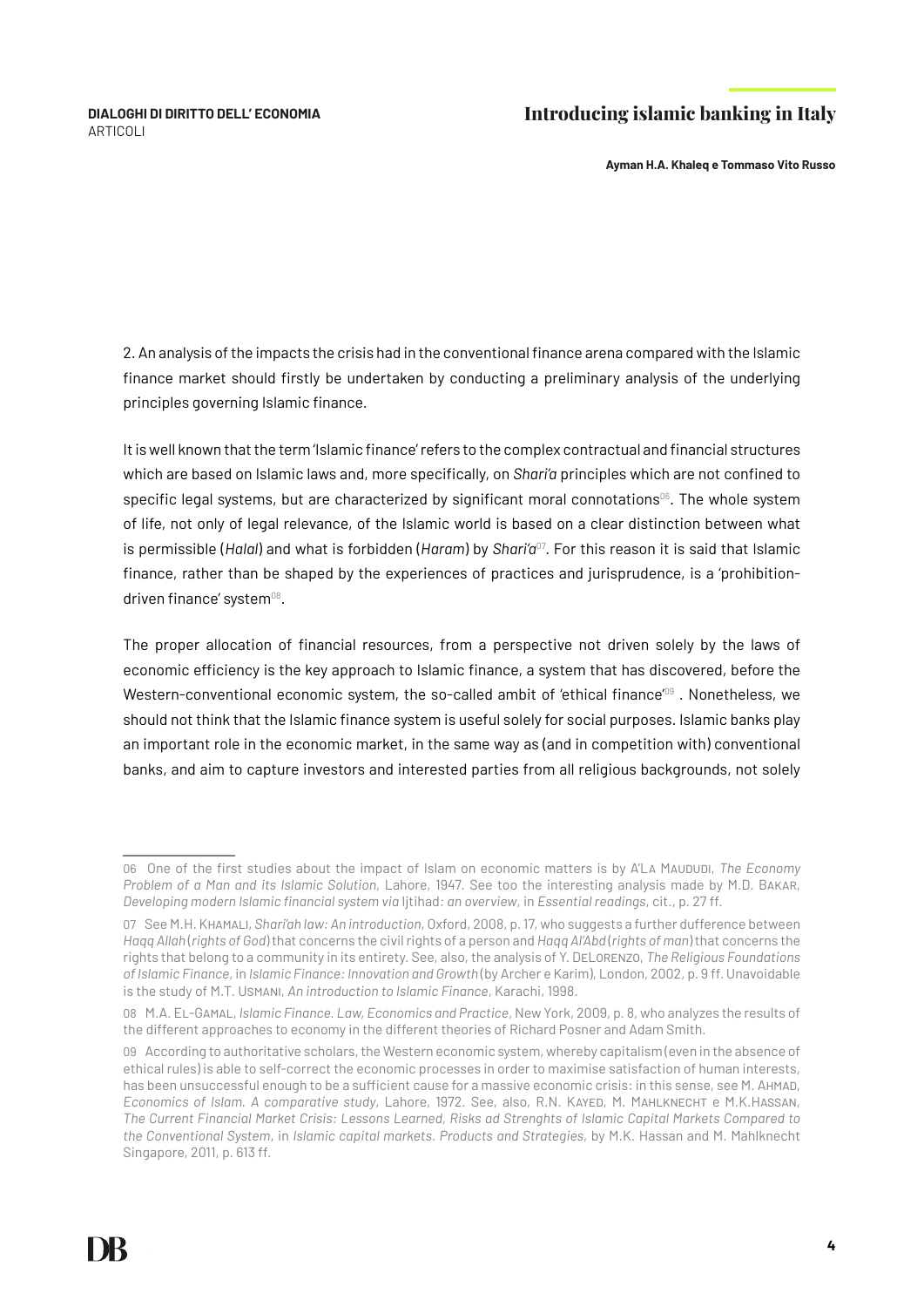**Ayman H.A. Khaleq e Tommaso Vito Russo**

followers of Islam<sup>10</sup>

The most well known and relevant prohibition that governs Islamic finance is certainly entrenched in the notion of *Riba*. It is considered appropriate to identify *Riba* with usury concepts or with the conventional concept of interest. The determination as to whether the prohibition has been contravened does not take place exclusively in respect of currency alone, but also turns on examining the quality of goods used for the exchange<sup>11</sup>. In financial transactions, the term Riba is referred to as the "*premium that must be paid by the borrower to the lender along with the principal as a condition for the loan or for an extension in the duration of loan*" 12.

That is, of course, a rule that marks the most significant difference between the conventional finance system, characterized by an interest-based approach (*Riba-*based), and Islamic finance, which is characterized instead by an asset-based approach. In brief, and beyond the religious origins, the different 'ideological and economic' approach to finance exists due to the different value given to money under the two systems. Under the conventional system money is not considered as just an exchange of goods or as an instrument to measure the value of an asset or object of a transaction, but instead as an '*asset in re ipsa*', a real asset capable of generating wealth by itself, and more precisely, interest. Conversely, in Islamic finance, money is seen just as an exchange of goods and does not represent the asset itself13.

It should be noted that the prohibition of Riba does not apply where the loan is asset-based, in which case it is said that a loan made in such circumstances has its foundation not on the remuneration of the

<sup>10</sup> See S.Y. Mohd Sultan, *Islamic Banking: Trend, Development and Challenges*, in *Essntial Readings in Islamic Finance* cit., p. 89 ss

<sup>11</sup> See M.A. El-Gamal, *Islamic Finance*, cit., p. 51 f.; M.D. Bakar, Riba *and Islamic Banking and Finance*, in *Essential Readings*, cit., p. 3 ff., esp., p. 19 "In Islam, a growth in wealth cannot always be inferred from the making of an accounting profit, and an accounting profit does not always arise from a growth in wealth […] there is no direct wealth creation and wealth transfer in *riba*-based lending activities. If there is any, it solely for the benefit of the lenders".

<sup>12</sup> Z. Iqbal e A. Mirakhor, *An Introduction to Islamic Finance*. *Theory and Practice*, Wiley, Singapore, 2^ ed., 2011, p. 97.

<sup>13</sup> M.D. Bakar, Riba *and Islamic Banking and Finance*, cit., p. 19 "The practice of *riba* is made possible by considering money as a commodity […] Islamic banking and finance cannot deal with money directly to generate income or profit […] Money, in Islam, does not earn money without collaboration between capital and effort"; see, also, T.V. Russo, *I contratti Shari'a compliant*, cit., p. 34 ff.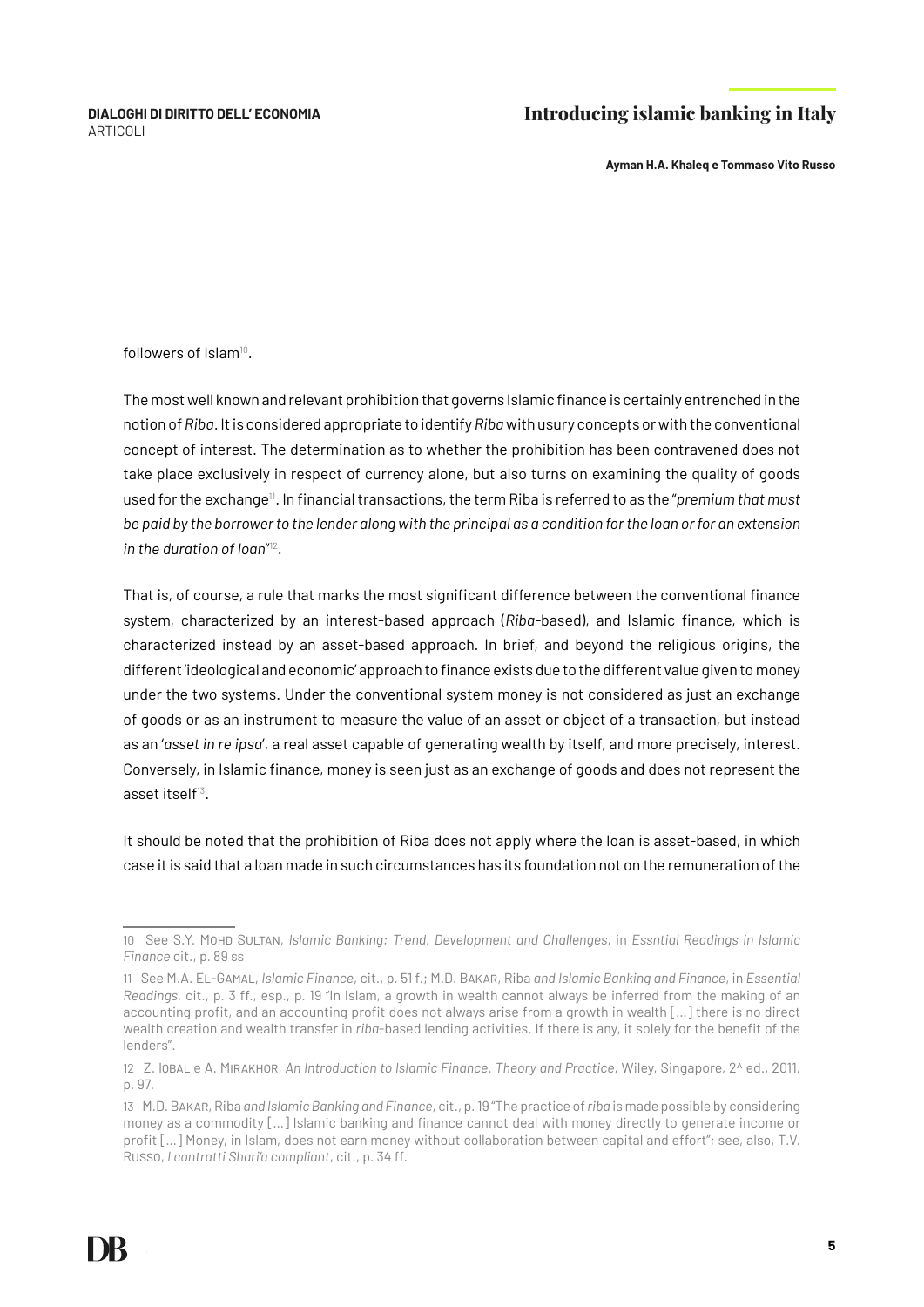**Ayman H.A. Khaleq e Tommaso Vito Russo**

currency but that it is linked with the underlying assets which can generate profits to be distributed and therefore is able to realize the purpose of risk sharing.

Like *Riba*, there is not a precise definition of *Gharar*, traditionally attributed to the concept of 'excessive uncertainty'14. The uncertainty inherent in *Gharar* concerns the subject matter of the contract, such as the price, quantity or quality of the goods or services being provided. The uncertainty prohibited by the holy book of Islam, the *Quran,* must also be understood as a result of information processing or the mutual control of the parties of a contract<sup>15</sup>.

With reference to Islamic financial transactions, the lack of information can lead the borrower to find himself in a situation of moral hazard if he invests the borrowed money in *Haram* areas, or in activities that could cause a high probability of default $16$ .

Unlike the prohibition of Riba, in this case, the prohibition of *Gharar* is not absolute, because the prohibition mainly relates to absolute uncertainty, *Gharar Fahish* (or *Major Gharar*) (meaning those transactions in which the lack of control of the operational risks can involve speculation or hazard) which is strictly forbidden<sup>17</sup>.

The high risk nature of financial instruments called 'Derivatives', characterized by unscrupulous leverage, as used in conventional finance transactions - the legitimacy of which is now being discussed

<sup>14</sup> W.M.W Ahmad, *Some issues of* Gharar *(Uncertainty) in Insurance*, in *Essential Readings*, cit., p. 247 ff. "The word *gharar* comes from the root verb *gharara* signifying to reveal oneself and one's property to destruction without being aware of it. Generally it means danger, peril, jeopardy, hazard or risk"

<sup>15</sup> See, B. Kettel, *Introduction to Islamic Banking and Finance*, Singapore, 2011, p. 76; see, also, W.M.W. Bakar, *Some issues of* Gharar*,* cit., p. 252, who says that "*Gharar* is the uncertainty or indeterminancy involved in transactions where the quality and the quantity of the commodity on sale is not predetermined and known. [...]Basically the reason or cause of *gharar* can either be asymmetrical or lack of information (*jahalah*), or (which is broader in scope) *jahalah* and lack of control. Lack of information which includes ignorance of the nature and attributes of an object; doubt over its availability and existence; doubt over its quantity; lack of information concerning price and terms of payment or prospect of delivery".

<sup>16</sup> B. Kettel, *Introduction to Islamic Banking and Finance*, *ibidem*, who argues that "Moral hazard is the consequence of asymmetric information *after* the transaction occurs". See also Z. Iqbal e A. Mirakhor, *An Introduction*, cit., p. 111 f.

<sup>17</sup> W.M.W. Bakar, *Some issues of* Gharar*,* cit., p. 253, "*Gharar fahish*, which means excessive risk, is the one that can affect a contract, that is, nullify it. […] The other kind of *gharar* is known by *gharar yasir*, which means small in amount or trivial. Since all contracts and conducts contain some element of uncertainty in its outcome this *gharar yasir* is tollerated".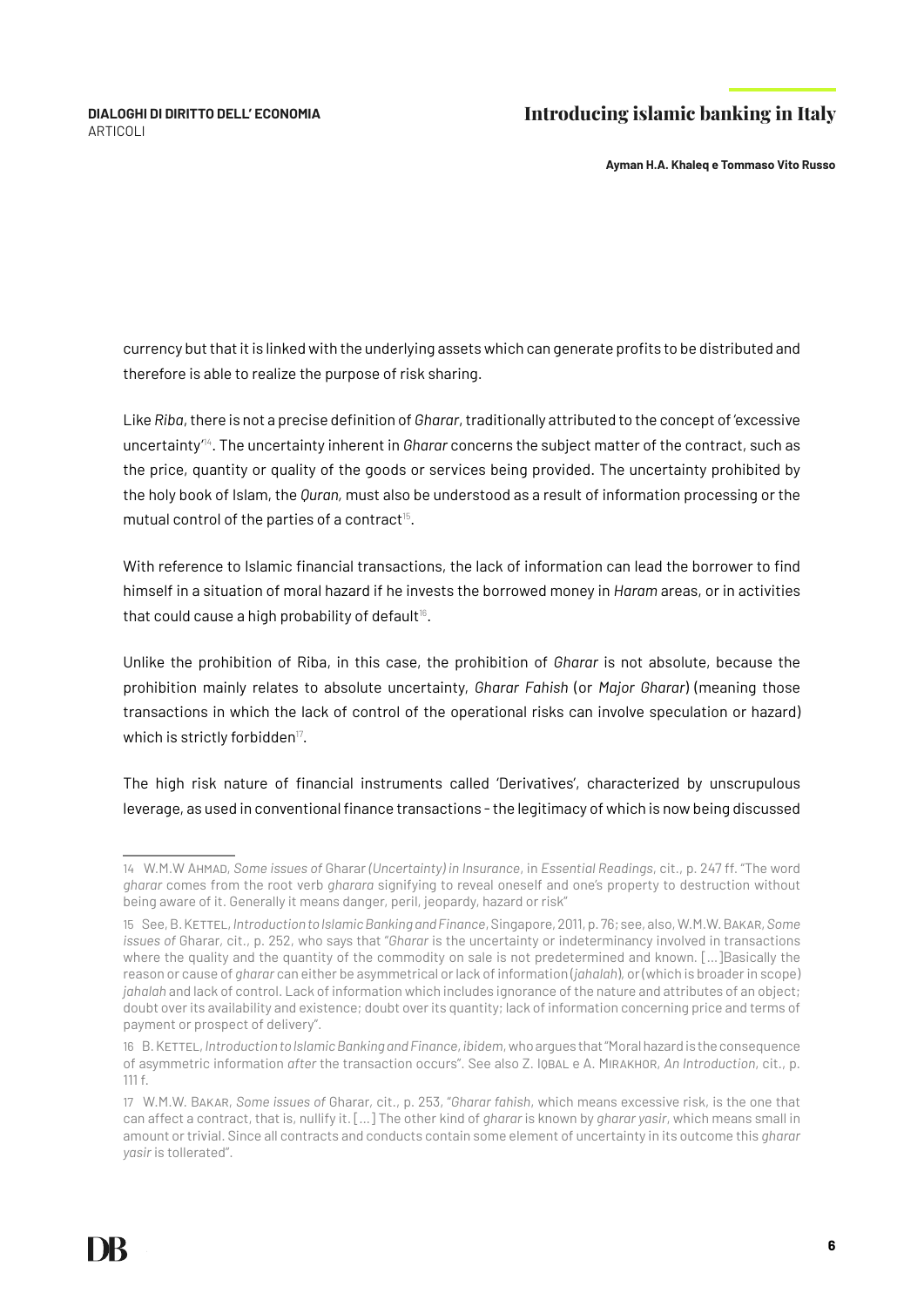**Ayman H.A. Khaleq e Tommaso Vito Russo**

by economists and jurists - is a clear example of the recurrence of *Gharar Fahish*, since, as is well known in these kinds of transactions, the goods which are the subject matter of such transactions do not exist at the time of the formation of the 'derivative agreement' and may never come into existence<sup>18</sup>.

The precise meaning of the prohibition of *Gharar* can be understood only upon an analysis of the main principles governing Islamic finance, which make Islamic finance an attractive model to imitate. The role money plays in Shari'a, in addition to the prohibition *of Riba* and the need for commercial transactions to produce a mutual benefit for all contracting parties, help reveal the meaning of the 'risk sharing' principle and the goal of this principle within Islamic finance. This model is something that could benefit conventional finance transactions in the current climate.

3. In the world of conventional finance 'profit-loss sharing' means that a lender is not limited to the activity of granting credit but must also participate in the business risk of the borrower, thus must share in the gains and losses of the borrower. Such 'profit' is the only type of profit permitted by the Holy Quran in Islamic financing activities. It is well known that in any economic system, one of the main activities of the management of a company or its advisors, whether legal or financial, lies in risk management. It is interesting to note that the conventional approach to risk management is not worlds apart from the approach adopted in Islamic finance transactions. The main difference is that in the latter, all elements of uncertainty must, if possible, be turned into risks in order to ensure that their effects can be effectively managed through suitable risk management activities<sup>19</sup>.

Uncertainty, *prima facie*, is not forbidden in conventional finance because it is not deemed an insurmountable obstacle, especially in insurance transactions as it provides for a form of consideration, however it is absolute and in some instances material uncertainty, as we have seen, that is forbidden

<sup>18</sup> For a very interesting analysis of derivatives in the Islamic perspective, see A.S. Thomas, *Risk management amd derivatives*, in *Structuring Islamic Finance Transactions* (by Thomas-Cox-Kraty), London, 2005, p. 184 ss.; see also, W. Edwardes, *Key Financial Instruments: Understanding & Innovation in the World of Derivatives*, London, 2000; M.H Kamali, *Islamic Commercial Laws: An Analysis of Futures and Options*, Selangar, 2002; for a comparative analysis between conventional and Islamic derivatives, see S.B. Kunhibava, *Flexibility versus Fairness conventional derivatives and Islamic derivatives*, in *Essential Readings*, cit., p. 561 ff.

<sup>19</sup> Cfr. T.V. Russo, *Contrattazione Shari'a compliant e meritevolezza degli interessi*, cit., p. 7 ff.; T.V. Russo, *I contratti Shari'a compliant*, cit., p. 31 ff.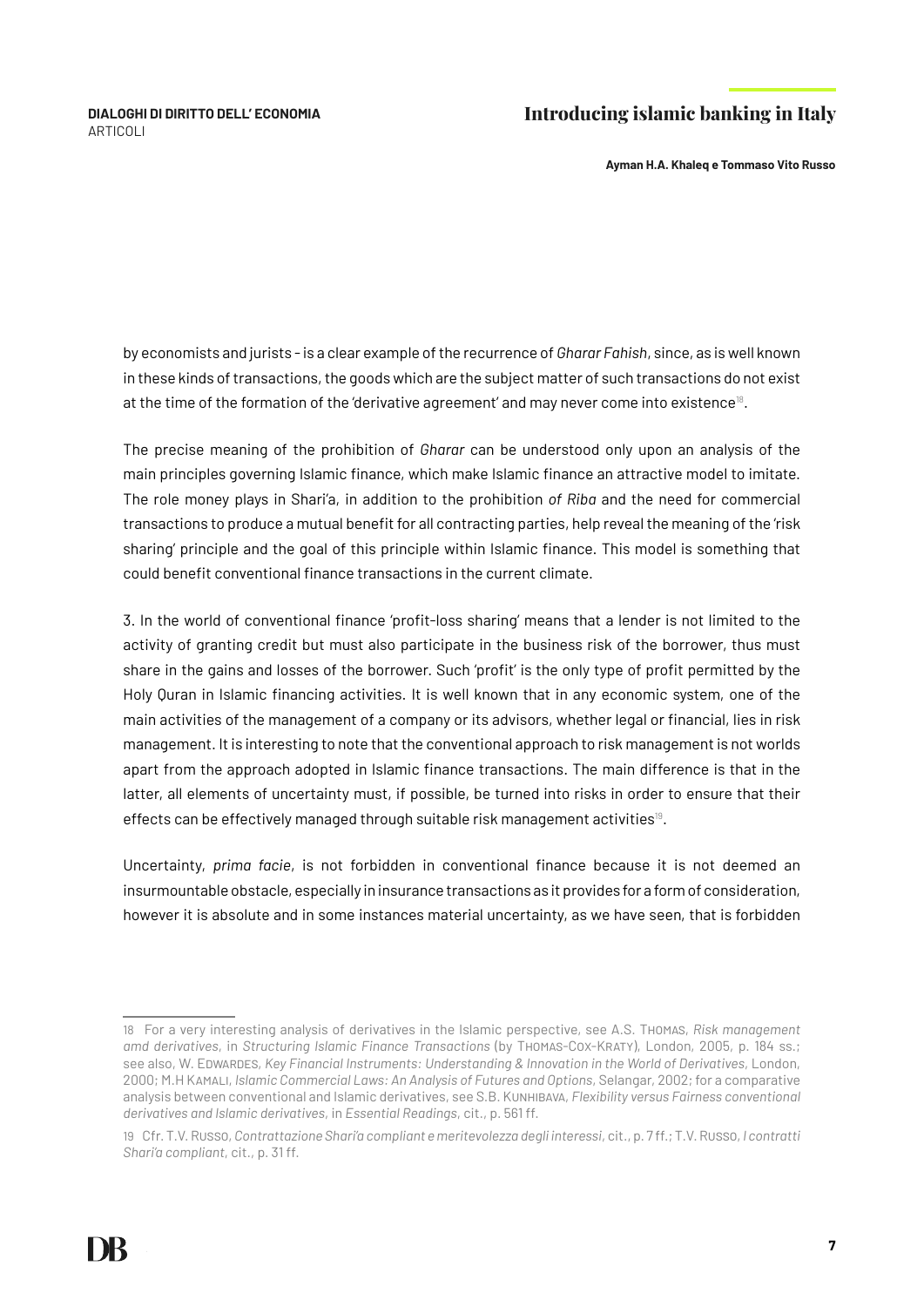**Ayman H.A. Khaleq e Tommaso Vito Russo**

in Islamic finance, although it can be 'purified' only under certain conditions<sup>20</sup>. From this perspective, risk-sharing is the ideal means through which cooperation may take place. It was considered that this 'democratic' approach to finance, '*without transferring risks of any venture to a particular class or to the whole society'* was the only one able to fulfill the Ouran's precepts<sup>21</sup>.

The existence of risk is, therefore, an inherent character of all commercial transactions and the search for an appropriate balance in the sharing of this said risk is often set out as one of the main objectives of parties who want to enter into a 'fair' contract. What differentiates Islamic finance from conventional finance is without a doubt the greater significance placed on this balance of risk sharing to validate a contract in the Islamic finance arena. The prohibition of interest (*Riba*) also realizes this need and forbids that the risks and the costs associated with a transaction rest on just one of the parties in a transaction.

It is therefore plausible to assert that the conventional system of risk transfer, alongside the use of speculative financial instruments which are not based on any tangible underlying asset, can be considered structurally unstable and therefore, whilst the instruments may be able to yield significant margins and returns, they are also easily exposed to increased chances of default and devastation.<sup>22</sup>

The fragility of an economic system based entirely on highly speculative debt financings and the use of money as an asset has become evident in light of the ongoing defaults we can see in the market

<sup>20</sup> Cfr. Y. DeLorenzo, *Shari'a Supervision of Islamic Mutual Funds*, in *Proceedings of the Fourth Harvard University Forum on Islamic Finance*, Harward, 2003, p. 69, who distinguish the *fiscal purification*, concerning the gain of the mutual fund, and the *moral purification* through the participation of the *Shareholders* in the corporate governance. See, also, I. Asaria, *Screening and Purification Criteria: Shari'a Application to Investment*, in Aa.Vv., *Islamic Finance. A Guide for International Business*, cit., p. 125 ss.; B. Kettel, *Introduction to Islamic Banking*, cit., p. 53.

<sup>21</sup> Z. Iqbal e A. Mirakhor, *An Introduction*, cit., p. 157: they say that "This would be in sharp contrast to the results of the recent global financial crisis in which the risks associated with dubious financial innovations were away from financiers in such a way that while the gains were privatized, the pain was socialized"; in the same sense Sheng, *From Asian to Global Financial Crisis. An Asian Regulator's View of Unfettered Finance in the 1990s and 2000s*, New York, 2009, p. 375 ss.; see also A. Mirakhor, *Whiter Islamic Finance: Risk Sharing in a Age of Crises*, in http:// www.iais.org.my/en/attach/Dr%20Abbas%20Mirakhor%20Whither%20I%20%20Finance.pdf

<sup>22</sup> Interesting remarks by Warren Buffet on *Economist* of 15.3.2003, who said that "derivatives are *financial weapons of mass destruction*, carrying dangers that, while now latent, are potentially lethal", the rich american business man also said, in an agreeble way, that "The errors usually reflect the human tendency to take an optimistic view of one's commitments. But the parties to derivatives also have enormous incentives to cheat in accounting for them. Those who trade derivatives are usually paid, in whole or in part, on "earnings" calculated by mark-to-market accounting. But often there is no real market, and "mark-to-model" is utilized.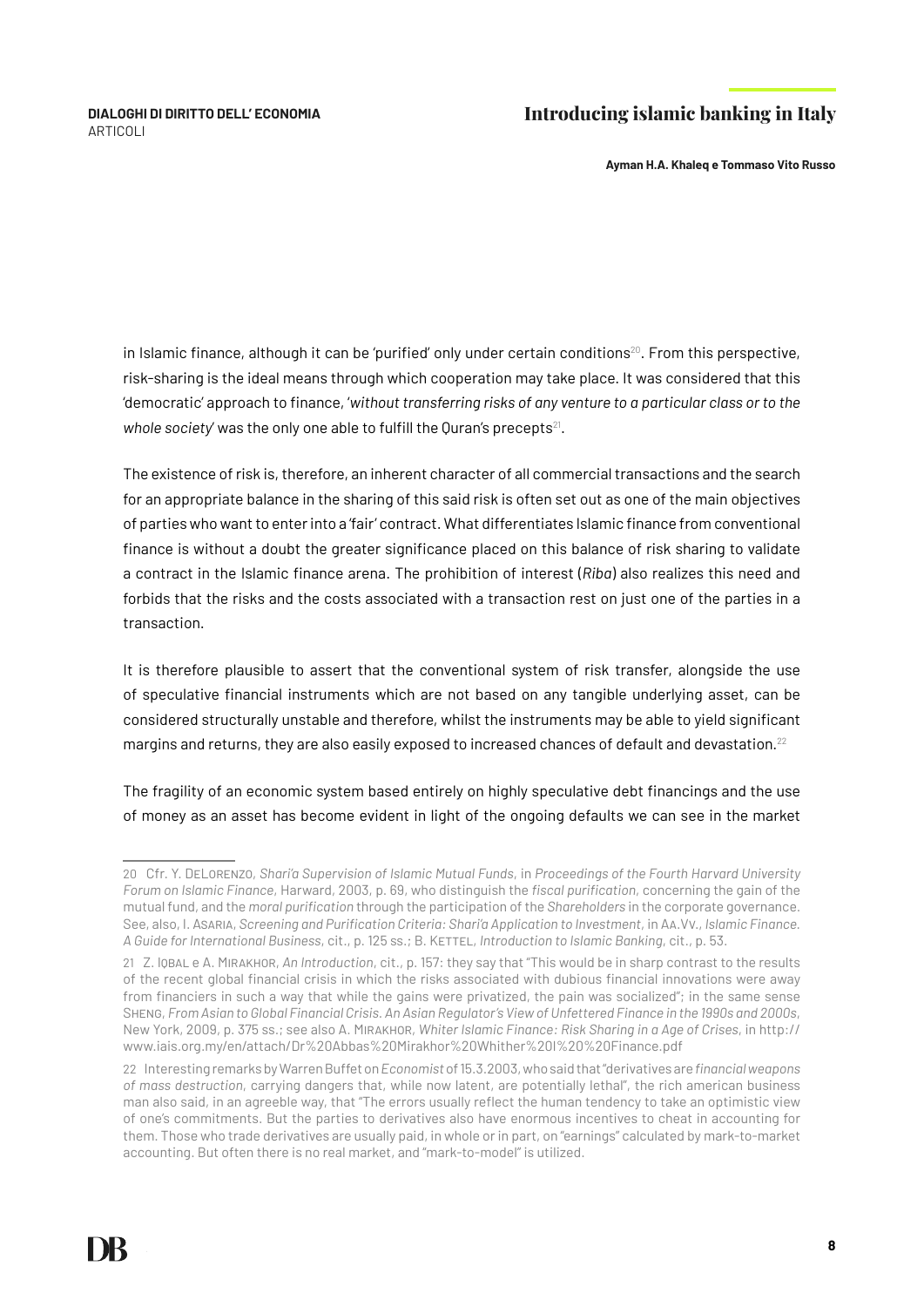**Ayman H.A. Khaleq e Tommaso Vito Russo**

today. Due to the back-to-back risk-transfers that were being conducted in the conventional market, a domino-effect of defaults resulted which was difficult to limit.

Accordingly, this interpretation to the approach of Islamic finance has proven to be less risky from a macroeconomic perspective as well as more protective from a social standpoint.

The ongoing modernization of Islamic finance, resulting from the demands of 'keeping pace' with conventional finance, has convinced Middle Eastern Scholars to consider the compatibility of aspects of conventional financial instruments with the principles of Shari'a in the capital markets, from equities and bonds to securitization transactions. The research perspective of such financial transactions, especially for long-term ones, can be appealing not only to investors but also to savers who typically invest in bonds.

The need to respect the principle of 'profit-loss sharing' makes Islamic finance incompatible with the pure debt market as understood in conventional financings as a result of the prohibition of *Gharar*. It also limits the ability of muslims to invest in some financial capital markets such as buying the stock market shares of a conventional bank or shares of a wine company.

With reference to this sector there is no doubt that the stock market, if not for purely speculative purposes, constitutes the natural field for risk sharing, useful for the realization of Islamic precepts.

The market for Islamic investment funds saw its development in the late eighties following on from the experiences the Western financial market had. Islamic investment funds typically raised capital from *Shari'a* compliant investors who were typically of a Muslim origin and invested such funds as agents in real estate, commodities or venture capital companies which undertake *Shari'a* compliant activities. The portfolio of an Islamic investment fund, akin to the West, though subject to compliance with *Shari'a*, is composed of short-term and long-term instruments with different risk margins and profit expectations. It has been recognized that the very purpose of Islamic investment funds investing in 'socially responsible' markets has increasingly attracted non-Muslim investors that are interested in the recent phenomenon of the so-called 'ethical finance' model to such investments $^{23}$ . Moreover, the limited investment that has taken place in activities and markets not accustomed to pure speculation has led

<sup>23</sup> Z. Iqbal e A. Mirakhor, *An Introduction*, cit., p. 251.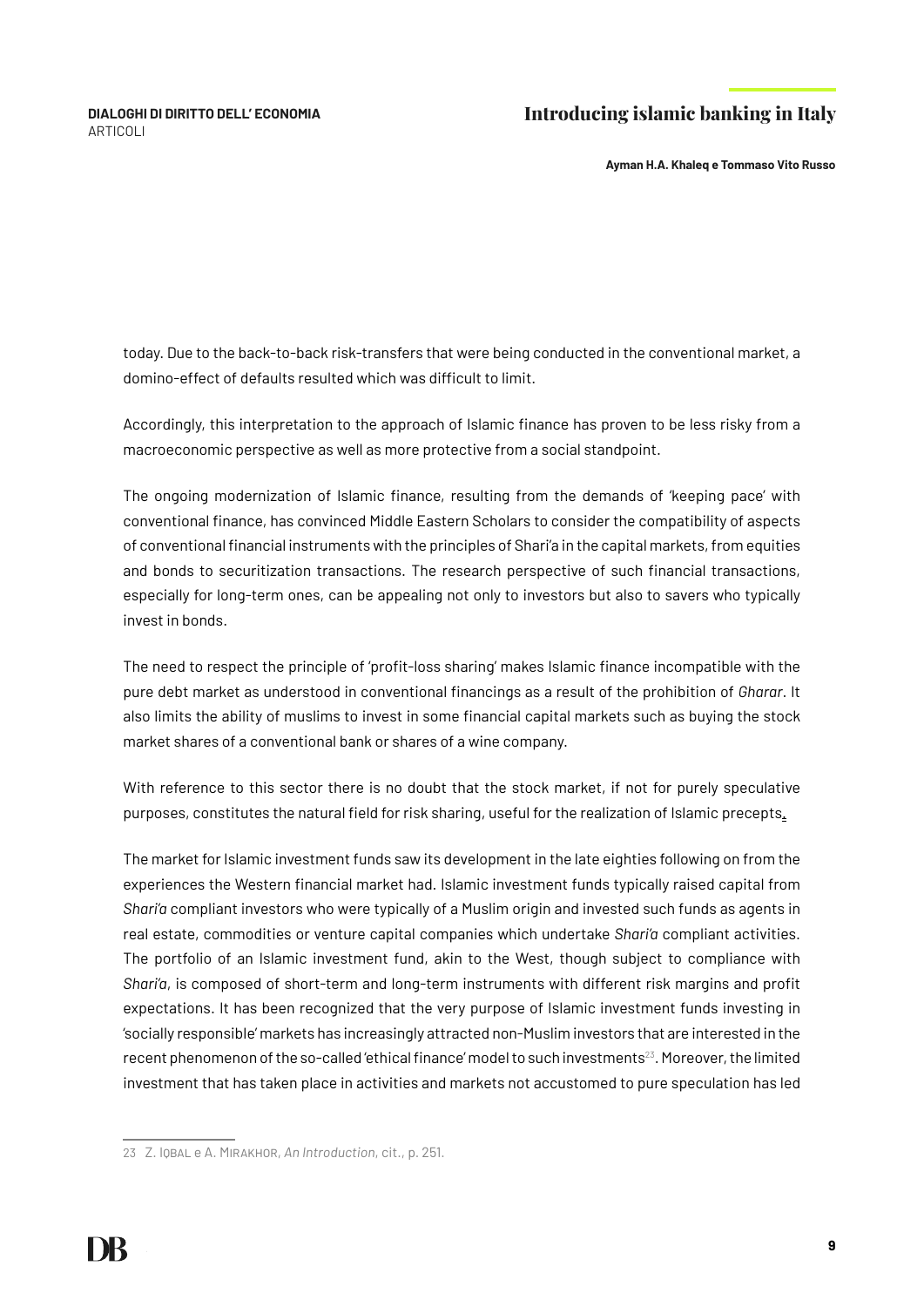**Ayman H.A. Khaleq e Tommaso Vito Russo**

to significantly better results in such markets compared to investments in conventional investment funds, or has at least created a degree of resistance to those uncontrollable events ensuing in the conventional markets that have been prevalent in the recent global crisis.

4. The use in the Islamic loan markets of instruments akin to conventional market bonds is not new to Islamic finance. However, the most recent and interesting developments in debt securities is to be found in the increasingly popular instruments, which have echoes of securitizations, whose certificates are defined as *Sukuk*24. The growth and popularity of the issuance of *Sukuk* around the world increased from a value of US\$ 7.5 billion in 2000 to US\$ 118 billion in 2008. The market did, however, see a downturn due to the global economic crisis in 2011, when the value of *Sukuk* issued in such year dropped to US\$85 billion. In 2012, the issuance increased again to US\$ 121 billion [we need to up-date to reflect 2013 as it was a good year for sukuk $25$ .

*Sukuk* denotes certificates representing ownership of an asset, debt, project, business or investment, for a defined period of time which gives the owner the right to a proportionate profit from the cash flows arising from the use of such instrument<sup>26</sup>. Sukuk do not place any obligation on the issuer but give a proportional interest in the ownership of an asset or a right of usufruct, projects or activities which are always to be *Shari'a* compliant<sup>27</sup>.

The most significant difference between *Sukuk* and bonds lies in the fact that the latter represents only a debt of the issuer, while *Sukuk*, not only import the risk arising from the solvency of the issuer, but also represent a stake in the ownership of an existing or 'well defined' asset as well as a project. This form of participation in the business risk by the subscribers of certificates is what ultimately

<sup>24</sup> For a first analysis, see N.J. Adam e A.S. Thomas, *Sovereign* Sukuk*: applications and implications*, in *Islamic Bonds: Your Guide to Issuing, Structuring and Investing in* Sukuk, by Adam e Thomas, London, 2004, p. 82 ss.; E.A.E. Ali, *Issues in Islamic debt securitization*, in *Essential Readings*, cit., p. 443 ff.; M. Al-Amine, *The Islamic bond market: possibilities and challenges*, ivi, p. 497 ff.; T.V. Russo, *Finanza islamica*, cit., p. 415 ff.; T.V. Russo, *I contratti Shari'a compliant*, cit., p. 96 ff.; F. Miglietta, *I bond islamici alla conquista dei mercati. Opportunità, rischi, sfide dei sukuk*, Milano, 2012.

<sup>25</sup> According to Thomson Reuters report, global demand for sukuk is expected to reach \$421 billion by 2016; http://www.reuters.com/article/2012/12/11/islamicfinance-sukuk-idUSL5E8NB2LA20121211

<sup>26</sup> For a closer examination, see A.H. Khaleq and C.F. Richardson, *New Horizons for Islamic Securities: Merging Trends in* Sukuk *Offerings*, in *Chicago Journal of Intrnational laq*, 2007, 2, p. 409 ff.; S. Mokhtar, S. Rahman, H. Kamal and A. Thomas, *Sukuk and the Capital Markets*, in *Sukuk* (by A. Thomas) Petling Java, 2009, p. 17 ff.

<sup>27</sup> Z. Iqbal e A. Mirakhor, *An Introduction*, cit., p. 264.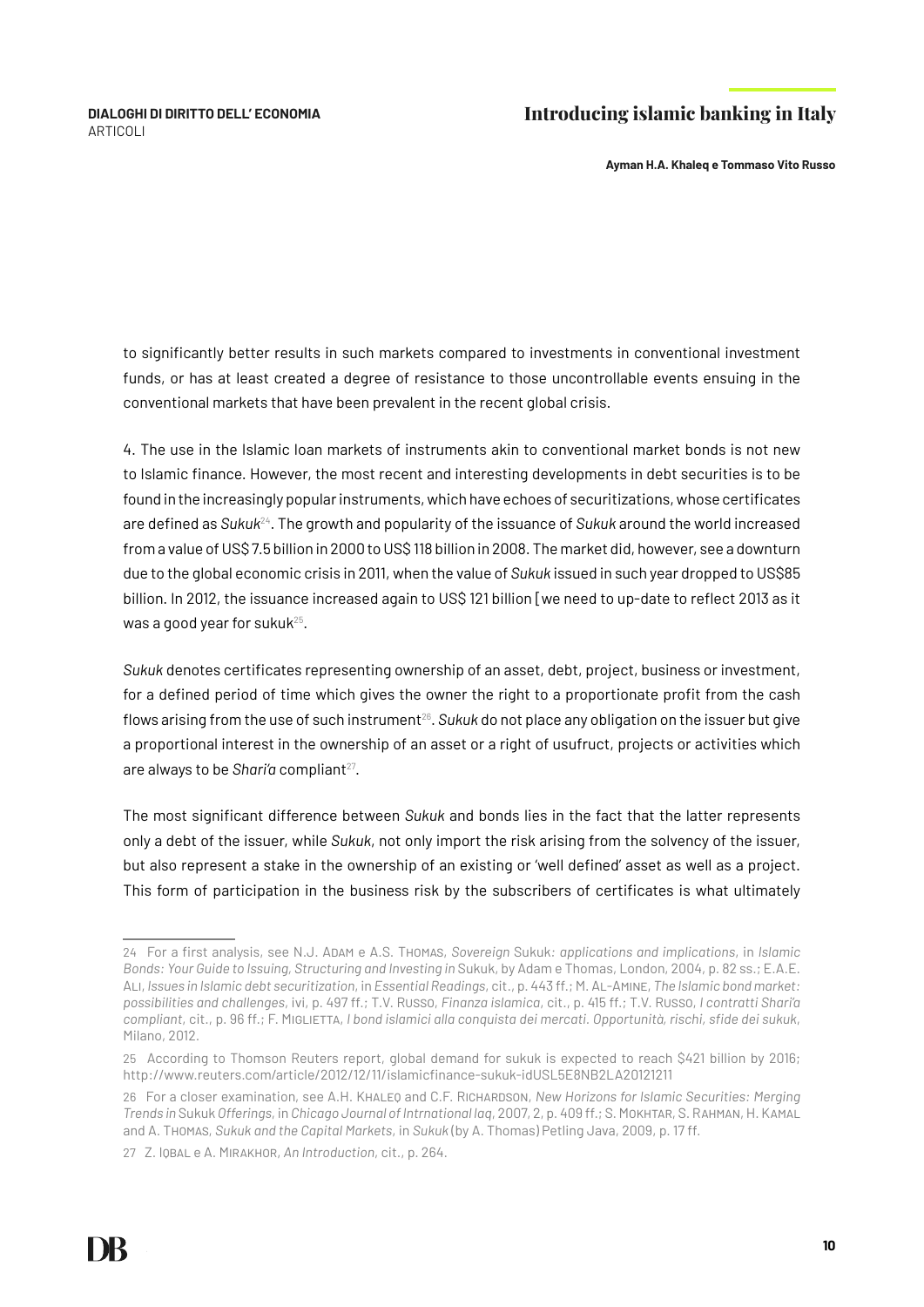**Ayman H.A. Khaleq e Tommaso Vito Russo**

characterizes *Sukuk* and characterizes the most interesting difference between it and securitizations in conventional financing28. If a securitization transaction can be done by way of issuing *Sukuk* instead, the majority of *Sukuk* issued in the world would not be comparable to traditional securitizations as their characteristics would go further than that of the conventional model<sup>29</sup>.

The original owner of the assets in a *Sukuk* transaction, defined as the *originator*, is generally a government agency or a large company, but can also be a bank or other non-banking financial institution. Such persons need not be Islamic nor do they need to be based in an Islamic jurisidction.

It is well known that the basic prerequisite for the issuance of *Sukuk* is the availability, for the originator, of an asset or pool of assets: such must be tangible assets even if they are combined with financial assets. Once identified, the assets are transferred to a *Special Purpose Vehicle* (SPV) at a specified price. The asset transfer involves the originator's exit from the assets whereby the relevant asset no longer forms a part of its property collateral. This transfer, once established, is an essential profile for the subscriber of certificates which relies on the destination, for its own benefit, of the segregated cash flows from those assets $30$ .

Although theoretically a hybrid of debt and equity, *Sukuk* can be structured to offer a fixed return similar to that of a conventional bond, making such investments attractive to Muslim investors seeking to diversify their portfolios. That said, it is not permissible for the return of a *Sukuk* offering to be

<sup>28</sup> For a further analysis, see A. Jobst, *The Economics of Islamic Finance and Securitization*, in *Journal of Structured Finance*, 2007, 1, p. 16

<sup>29</sup> Eminent Scholar has distinguished *Islamic bonds* from the operations of *Islamic asset securitizations*: the former are substantially in debt securities that give the participation in a business; the latter, however, involve the participation of the ownership packed by the originator of the assets to an SPV: see M. McMILLEN, *Contractual Enforceability Issues: Sukuk and Capital Markets Devolpment*, in *Chicago Journal of International Law*, Winter 2007, p. 428; according to A. Thomas, *Opportunities with* sukuk *and securitisations*, in *Structuring Islamic Finance Transactions* (by Thomas, Cox and Kraty), London, 2005, p. 154, "The legal structure and format of *sukuk* certificates may be considered analogous to US trust certificates and *sukuk* certificates may be listed and rated".

<sup>30</sup> The AAOIFI defines Sukuk as "*certificates of equal value representing, after closing subscription, receipt of the values of certificates and putting it to use as planned, common title to shares and rights in tangible assets, usufructs and services, or equity of a given project of a special investment actvity*". The same AOOIFI has classified *Sukuk* in four branches: 1) *Asset based Sukuk* (Ijarah e Manfah Sukuk); 2) *Debt based* (*Istisna e Murabahah Sukuk*); 3) *Equity based* (*Mudarabah e Musharakah Sukuk*); 4) *Agency based* (*Wakala Sukuk*). See, the analysis of F.J. Fabozzi and V. Kothari, *Introduction to Securitization*, Singapore, 2008, p. 86 ss.; M. Obaidullah, *Securitization in Islam*, in *The Handbook of Islamic Banking* a cura di Hassan e Lewis, Northampton, 2007, p. 194.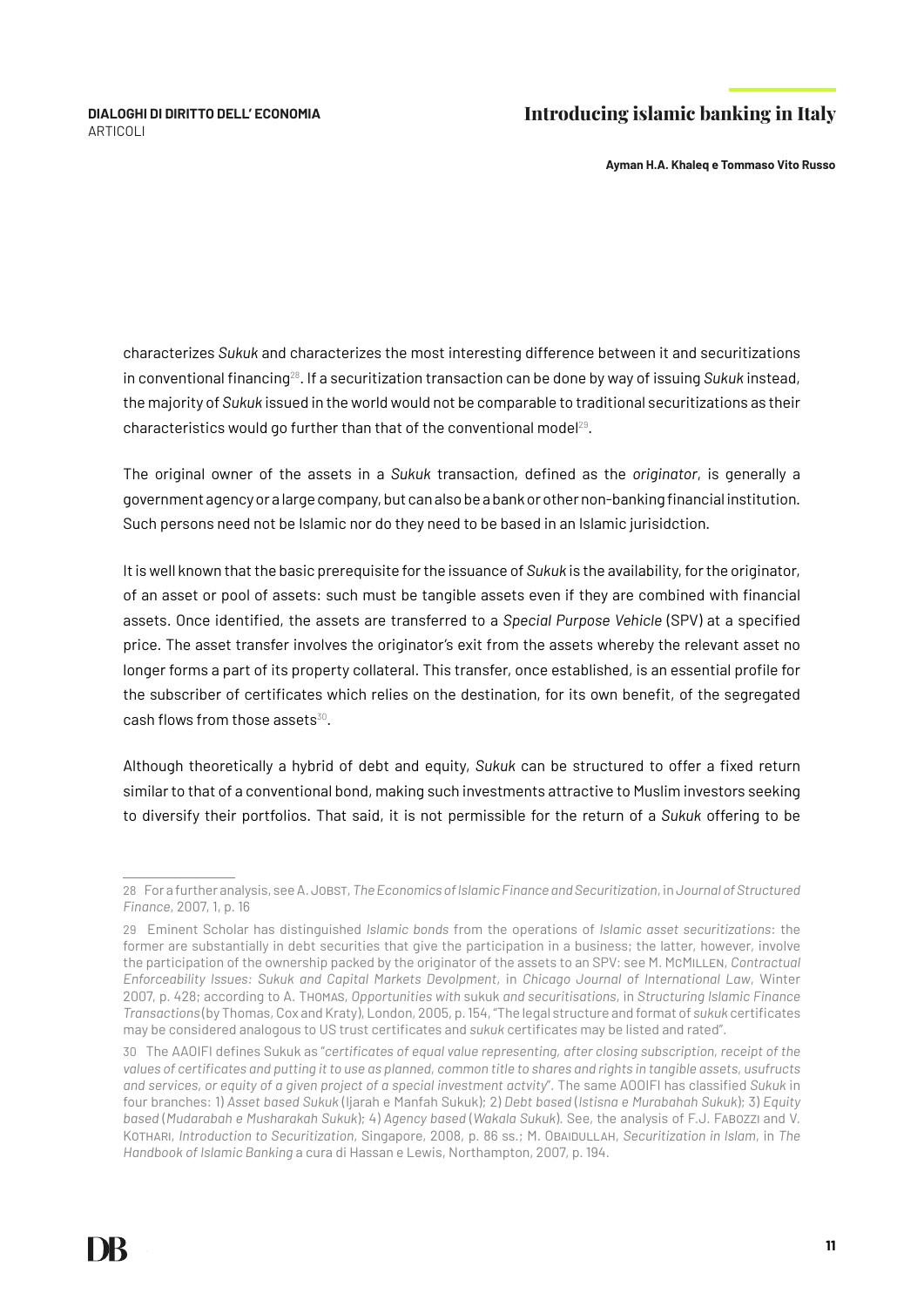**Ayman H.A. Khaleq e Tommaso Vito Russo**

directly linked to a 'prime rate', such as the London Interbank Offered Rate ('LIBOR') or similar market benchmarks, because such benchmarks are interest-based. However, a properly structured *Sukuk* may generate a profit-based return that essentially replicates a prime rate or LIBOR<sup>31</sup>.

The *Sukuk* market is not a market reserved for the Middle East or just for Islamic investors; this is evidenced by the increasingly common issuances of *Sukuk* by both financial and governmental institutions that are not directly related to the Islamic world<sup>32</sup>.

In Europe, a significant indication of this trend is the initiative of the State of the Federal Republic of Germany, Saxony-Anhalt, which in 2004 issued *Sukuk* by tying up, as underlying assets, a number of properties owned by the Ministry of Finance<sup>33</sup>. The certificates, for a total value of  $\epsilon$  100 million were issued by a Netherlands SPV. Through a lease for a period of 100 years, the Federal Government, and on its behalf, the Ministry of Finance, gave the property to the SPV in return for a payment of rent paid in a lump sum which was equal to the issuance of the *Sukuk*. The SPV thereafter entered into a contract to lease the assets back to the Ministry of Finance for a period of five years, thus ensuring a cash flow able to repay the certificate yield. The issuance was fully subscribed, 60% by investors from Bahrain and the United Arab Emirates, and 40% by European investors. In order to make the product attractive, the Sukuk had been listed on the stock exchange of Luxembourg (Bourse de Luxembourg) and Bahrain (Bahrain Bourse).

This was an issuance on the basis of *Ijarah* (lease, rent or wage), to ensure that the certificates were freely tradable in the secondary market and therefore easily convertible into currency by the subscribers.

The reasoning provided by the Minister of Regional Finance in Germany for the issuance was significant when rationalizing the decision taken by the local government to turn to Islamic finance in this instance. The first reason was economic, as the prevalence of Islamic investors and the opportunity

<sup>31</sup> A.H. Khaleq and C.F. Richardson, *New Horizons for Islamic Securities*, cit., p. 411.

<sup>32</sup> See A. Thomas, *Opportunities with* sukuk *and securitisations*, cit., p. 165; A.H. Khaleq, *Islamic capital markets: the case for a more intelligent positioning in an evolving global industry*, in *Islamic Investment Banking: Emerging Trends, Developments and Opportunities*, by Jaffer, London, 2010, p. 144 ff.; A.H. Khaleq e C.F. Richardson, *New Horizons for Islamic Securities*, cit., p. 417.

<sup>33</sup> See T.V. Russo, *Contrattazione Shari'a compliant e meritevolezza degli interessi*, p. 5.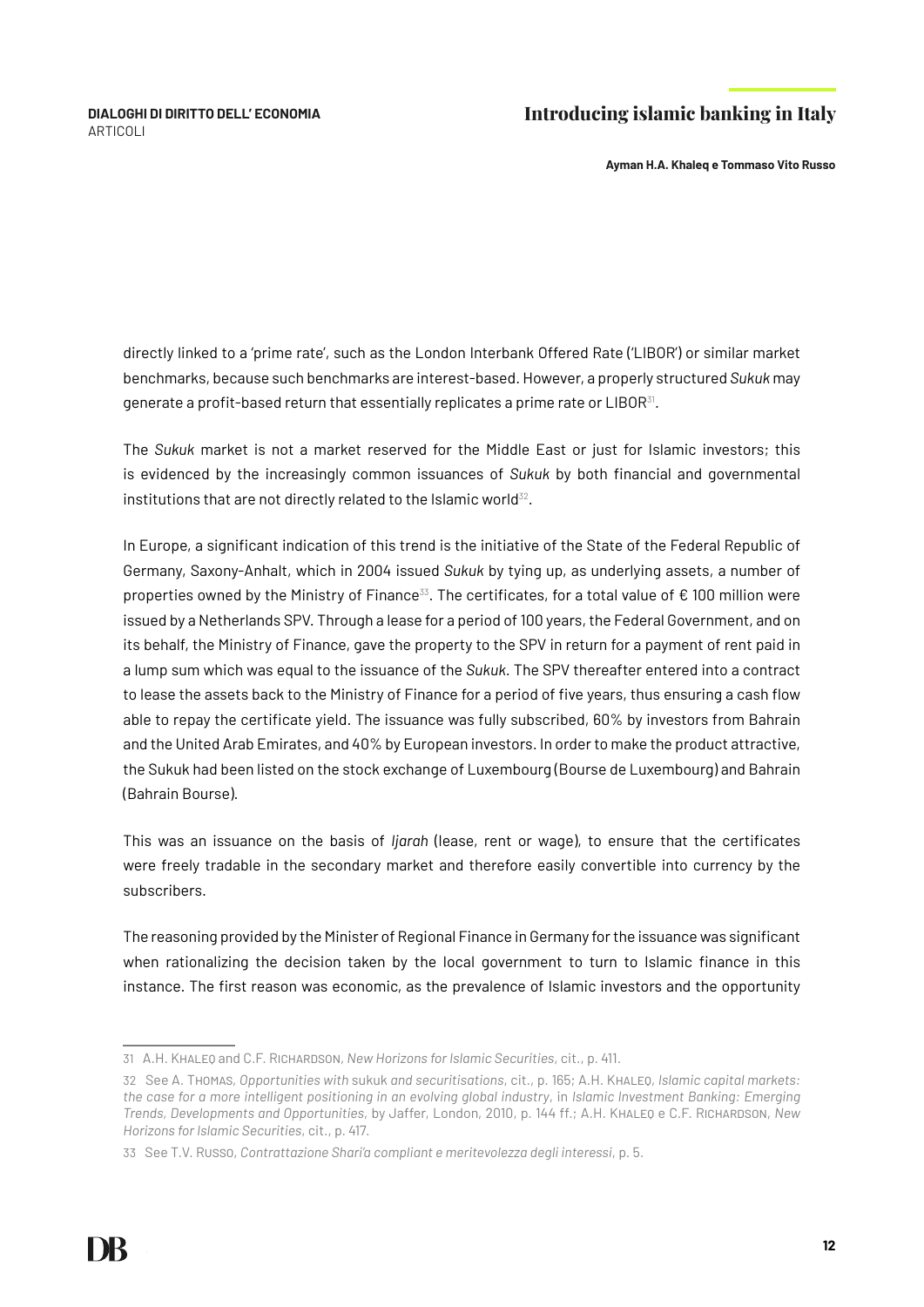**Ayman H.A. Khaleq e Tommaso Vito Russo**

to provide them with appropriate products was an attractive proposition. The second stemmed from 'international courtesy', and the need to show acceptance and respect for other cultures that had  $different investment rules<sup>34</sup>$ .

*Sukuk* have also been issued recently in the United States of America, Luxembourg, Germany (by a private issuer in this case) and Great Britain by private companies; on the London Stock Exchange since 2006; and by the World Bank in 2005 with a value of US\$ 200 million.

The same Catholic newspaper mentioned above (the Osservatore Romano) maintained that Western banks could use the secure nature of *Sukuk*; in fact, the article suggested they should directly issue Sukuk with a view to stimulating economic growth<sup>35.</sup>

In contrast to the crisis of 1929, the current financial crisis we are confronted with today presents us with an excess of stagnant liquidity that needs to be put in motion: *Sukuk* could be a suitable vehicle for this purpose. In the same way, the ethical principles that form the basis of Islamic finance may bring banks closer to clients and to the true spirit of service that should distinguish every banking service provider.

One of the most interesting aspects of *Sukuk* relates to the quality of the underlying asset. Whereas initially Islamic scholars and the Islamic banking system asserted the need to base *Sukuk* on tangible assets, a new perspective has recently emerged which demonstrates that this *Shari'a* compliant financial instrument is more flexible than had been previously imagined.

For example, in Malaysia, the largest national telecommunications operator (Axiata Group Bhd) set up a multi-currency *Sukuk* program worth US\$1.5 billion backed by telephone airtime, in place of a tangible asset $36$ . The chief executive officer of a consultancy company, which supported the issuance, stated "Airtime isn't physically tangible but its value, amount and quantity can be calculated and fixed,

<sup>34</sup> See T. Box and M. Asaria, *Islamic finance market turns to securitization*, in *International Financial Law Review*, 1, 2005 p. 22 ff.

<sup>35</sup> L. Napoleoni and C. Segre, *Dalla finanza islamica proposte e idee per l'Occidente in crisi*, cit.

<sup>36</sup> It has been reported that Emirates Telecommunications Corp adopted a similar structure and established a \$1 million Shari'a compliant debt plan supported by airtime in November 2010. http://biz.thestar.com.my/news/story. asp?file=/2012/8/3/business/11784964&sec=business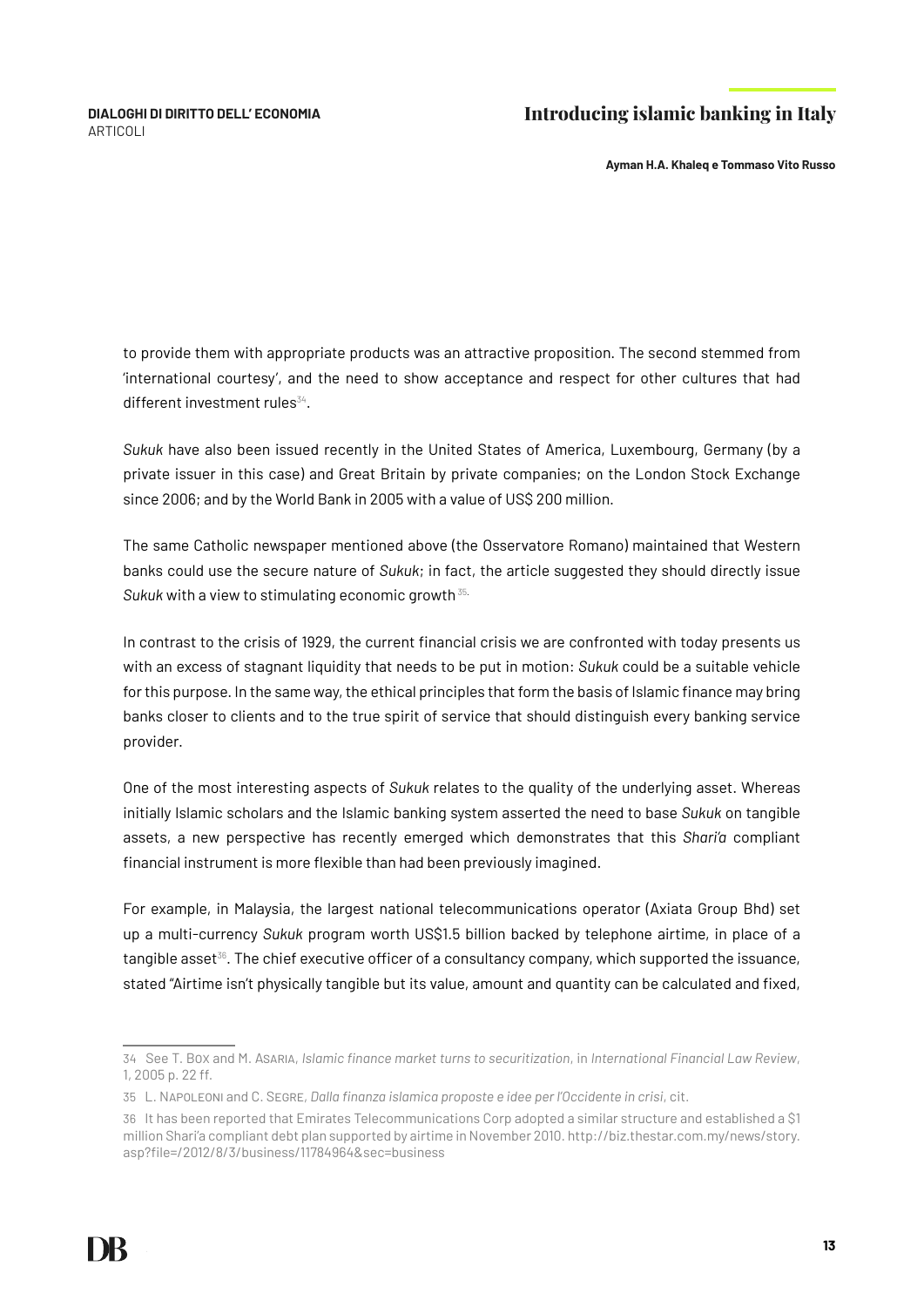**Ayman H.A. Khaleq e Tommaso Vito Russo**

therefore it can be used as a Shari'a compliant asset".<sup>37</sup>

Moreover, FWU A.G., a German financial services company, for an example, issued Sukuk in 2012 that were based on a proprietory software $38$ .

5. In order to provide an adequate analysis of the 'method' of the Islamic banking system, it is necessary to appreciate the obligation on the banking company to protect not only the interests of shareholders, but also those of all the stakeholders, who may be interested in improving their business management strategies, while remaining conscious of ethical business. Therefore, when discussing Islamic banks, it is essential to appreciate that this term refers to those banks operating in compliance with the precepts of *Shari'a* in all their businesses; this is not simply limited to their financial business and transactions but extends to the organization and management. In contrast, conventional banks refer to those which offer *Shari'a* compliant financial products and contracts through *Islamic windows*, as a separate unit created for customers wishing to observe Islamic principles. The needs of such Islamic customers of ensuring their investments are kept strictly separate from those made by non-Islamic customers make it necessary, in the case of *Islamic windows*, to separate the categories of funds and to have the necessary accounting systems in place in order to accomplish the required segregation.

In Islamic banks 'savings' are usually held in the form of investment accounts (which may follow the rule of the current account) that are based on a *Mudarabah* contract and are therefore paid through participation in the earnings of the bank; this can be contrasted to procedures in the conventional banking system. Additionally, the account can be restricted to a specific investment, as opposed to being allocated to an 'unrestricted investment funds' account or category . This entails a much higher level of protection for stakeholders than in the conventional banking system, even though the actual degree of protection is closely related to the *disclosure* of the investment strategy adopted39.

If depositors in Islamic banks do not wish to share the bank's interest, they may enter into contracts of

<sup>37</sup> Abas A. Jalil, chief executive officer of Amanah Capital Group Ltd, a consultancy company in Kuala Lumpur, in http://www.globalislamicfinancemagazine.com/?com=news\_list&nid=2514.

<sup>38</sup> http://www.islamicfinancenews.com/listing\_article\_ID.asp?nm\_id=35159

<sup>39</sup> See, on this point, C. Porzio, *Intervento*, in *La banca islamica*, cit., p. 89, who suggest his favour for investment in Islamic mutual funds, because they have a lower degree of discretion for investment decisions, since the asset allocator must declare its policy ex ante.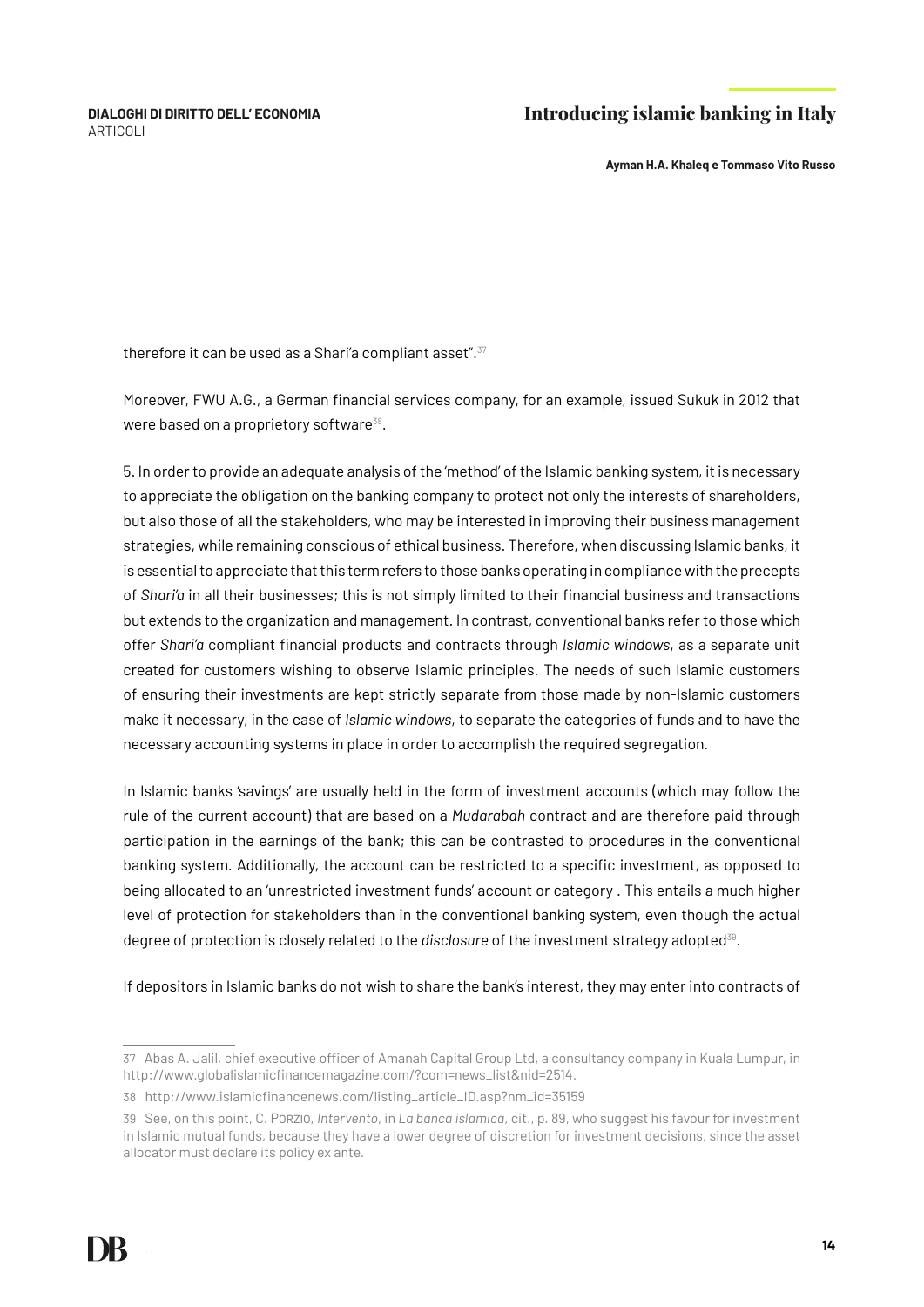**Ayman H.A. Khaleq e Tommaso Vito Russo**

deposit, called *Wadi'a* with a guarantee of repayment of the principal but without receiving remuneration. In any case, at the end of each financial year, the bank may, at its discretion, grant current assets in kind (*Hadiyya, i-kramiyya*), gifts of modest value (*hiba*), or preferential conditions for access to special forms of credit (*tamwil*).

Islamic banking is, of course, the predominant form of banking in the Muslim world. Nonetheless, in the last decade there has been a slow but interesting development of Islamic finance in countries with a non-Muslim majority population.

The experience of Malaysia, by providing specific and incentivizing tax rules, is certainly a point of reference for the application of instruments of Islamic finance to the wider banking and financial system. This opens up the possibility of providing investors with an option as to which system to use depending on the benefits they derive from them $40$ .

The Malaysian central bank (Bank Negara) has played the role of 'trailblazer' in the direction of a mixed banking system able to capture not only the interests of Malaysian investors and savers, but also foreigners beyond Malaysia and the Middle East. It has been rightly pointed out that it is not a coincidence that Malaysia has been made the host country of the Islamic Financial Services Board (IFSB), which has the task of drawing up the criteria for the prudential and financial stability of all institutions operating under *Shari'a* law<sup>41</sup>.

In the Western world the British experience can certainly serve as a guide for the development of Islamic finance in a not-Muslim country<sup>42</sup>. During the 1980s London's financial markets (particularly the London Metal Exchange) assisted with transactions on a *Murabahah* basis, with the primary aim of providing liquidity to institutions from the Middle East. In the 1990s, some banks from the Middle East and Southeast Asia began to offer a financial products base (such as home financing). Finally, in 2004, the Islamic Bank of Britain began its operations as the first example of a retail bank providing *Shari'a*

<sup>40</sup> In Malaysia, just half of the population is Muslim. The Constitution guarantees freedom of religion.

<sup>41</sup> R. Hamaui and M. Mauri, *Economia e finanza islamica*, cit., p. 102

<sup>42</sup> See R. Wilson, *Islamic Banking in the United Kingdom*, in *La banca islamica*, cit., p. 215 ss.; v., pure, M. Ainley, A. Mashayekhy, R. Hicks, A. Rahman and A. Ravalia, *The Development of Islamic Finance in the UK*, in *Islamic Finance. A Guide for International Business and Investment*, cit., p. 9 ss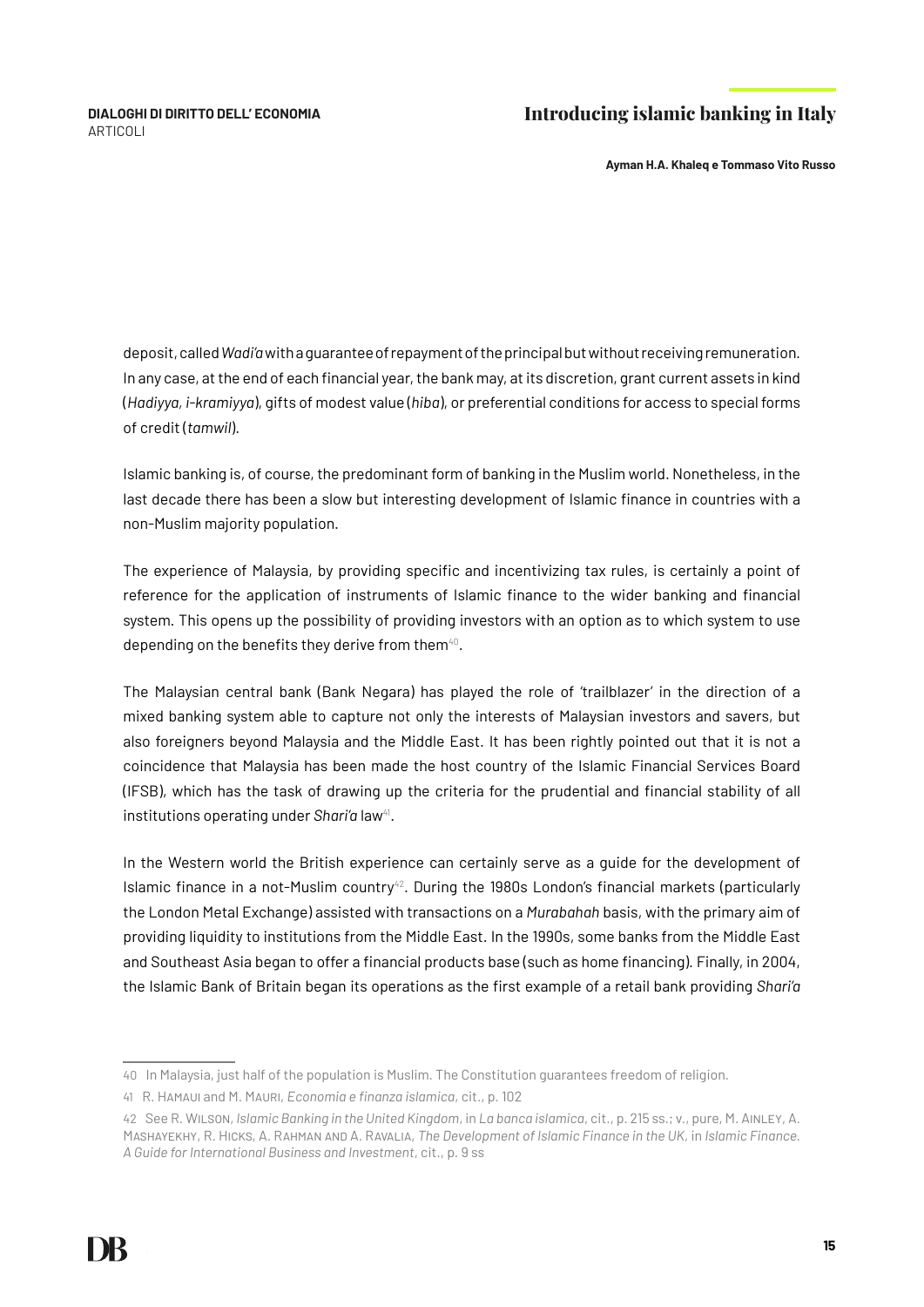**Ayman H.A. Khaleq e Tommaso Vito Russo**

compliant products in the UK; this example was followed by investment banks $43$ . The UK approach was characterized by a particularly strong focus on the tax aspects of Islamic finance operations, and transactions often consisted of multiple transfers of assets, which may represent an obstacle to the economic efficiency of transactions (and which would serve no purpose within the system of conventional finance). Nevertheless, the local legislature did not introduce specific statutes for Islamic banks in order to avoid the risk of the religious factor becoming the central criterion for more favorable tax regulations (*no obstacles, but no special favors*). Within this framework, in 2003 and 2005, with the financial act the UK introduced an exemption from the double imposition for all transactions related to the specific structure of the *Murabahah* contracts, but did not limit it to this kind of contract<sup>44</sup>; they have also introduced more criteria for alternative finance returns and profit-sharing returns, which give investors preferential tax treatment<sup>45</sup>.

The UK's approach to the problem, based on criteria of integration and harmonization rather than separation, should be regarded as a desirable model for other nations, especially those in Europe, which are currently in urgent need of capital investment from the Middle East and/or other regions.

The interest in Islamic finance is growing by the day. On October 14th 2012, the World Bank and the Islamic Development Bank signed a memorandum of understanding ('Memorandum') to set out a framework for collaboration between the two parties and to lend support to global, regional and country efforts in the development of Islamic finance, with the common objectives of fostering, encouraging, and studying the expansion of Islamic finance globally.

The main purposes of the Memorandum are the following: a) knowledge sharing to identify and disseminate sound practices in the Islamic financial services industry; b) cross fertilization of

<sup>43</sup> European Islamic Investment Bank, Global Securities House, European Finance House, Gatehouse Bank, Bank of London and the Middle East.

<sup>44</sup> With the 2003 Financial Act, it abolished the double SDLT (double stamp duty land tax) on Islamic mortgage on the purchase of the property of the Bank from the seller and the re-sale of the property to the customer; with the Financial Act of 2005 there was an extension of the removal to Diminishing Musharakah. See Belouafi & Belabes, Islamic Finance in Europe: The Regulatory Challenge, in Islamic Economic Studies, 2010 http://www.irti.org/irj/ go/km/docs/documents/IDBDevelopments/Internet/English/IRTI/CM/downloads/IES\_Articles/Vol\_17\_No\_2/ Article2\_Ahmed\_Belouafi\_and\_A\_Belabes.pdf

<sup>45</sup> See R. Hamaui and M. Mauri, *Economia e finanza islamica*, cit., p. 106 s., who observe that in the English law, without ever mentioning directly the Islamic contractual structures, it is allowed that the canon of a *ijarah* on a real estate, or a *diminishing mushararakah*, is tax deductible as is the case for interest payments for a mortgage.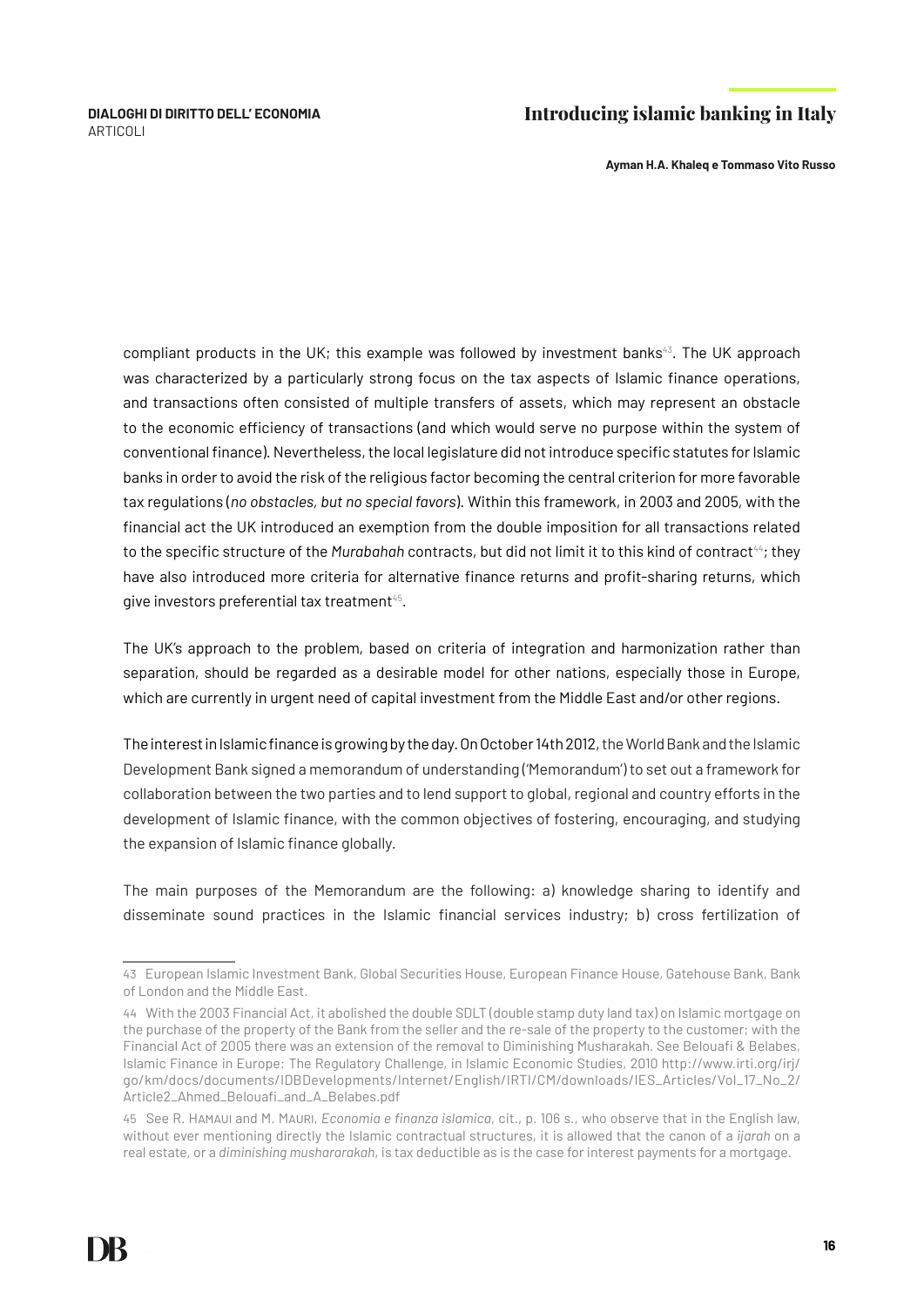**Ayman H.A. Khaleq e Tommaso Vito Russo**

ideas with a view to fostering the development of Islamic finance critical for growth, efficiency and financial inclusion; c) encouragement of research and promotion of awareness of the appropriate risk-management framework for, in particular, Islamic financial institutions and the more generally Islamic finance industry; and d) capacity building in the Islamic financial services industry with a view to fostering financial stability and promoting increased access to Islamic financial services in markets around the world $46$ .

Islamic finance could certainly account for a substantial share of financial services in many countries in the coming years. Through this Memorandum, the World Bank and the Islamic Development Bank will explore Islamic Finance as a potential tool for supporting the efforts of countries to reach their development goals.

6. One of the most critical aspects in the operation of an Islamic bank is its exposure to risks, which are evidently higher than those facing conventional banks for a plurality of reasons relating to the observance of *Shari'a* principles<sup>47</sup>. The large-scale use of operations based on risk-sharing inevitably could involve a greater profit for the investor and, consequently, a higher cost for the bank, in addition to a significant liquidity risk due to the fact that a large percentage of the assets are by nature not liquid. Furthermore, one cannot disregard the high risks resulting from constant evolution and changes in the monetary and fiscal policies made by a number of Middle Eastern governments where Islamic finance is popular, as they have a significant impact on this banking system which often uses profitloss sharing.

<sup>46</sup> World Bank Managing Director Dr. Mahmoud Mohieldin stressed the importance of the memorandum for increased capacity-building and knowledge-sharing between the two organizations. "The MoU signed today between the IDB and WB will help us deepen our understanding of Islamic finance and build capacities to develop institutions and instruments to support sustainable inclusive growth and help societies to achieve their development goals with emphasis on poverty alleviation and shared prosperity," he said. "The signing of today's MoU between the World Bank and IDB aims to forge a strategic partnership between our two institutions in the area of Islamic finance to support inclusive growth, including greater access to finance for the poor, and financial stability in our mutual member countries. We expect to do this by expanding our knowledge base as well as our ability to support our member countries' efforts to build resilient institutions and develop instruments to achieve greater financial inclusion and sustainable development," said President of the Islamic Development Bank Dr. Ahmad Mohamed Ali Al Madani.

<sup>47</sup> See the detailed analysis of Y. DeLorenzo, *Shari'ah Compliance Risk*, in *Chicago Journal of International Law*, 2007, winter, p. 397 ss., and of D. Muljawan, *Risk Management in Islamic Finance. Issues, Challenges and Strategies to Mitigate the Risk*, in *Essential Readings in Islamic Finance*, cit., p. 365 ss.; see also M. Miraglia, *Banche islamiche: criticità del sistema e profili di regolamentazione*, in *Riv. dir. econom.*, 2011, p. 338 ss.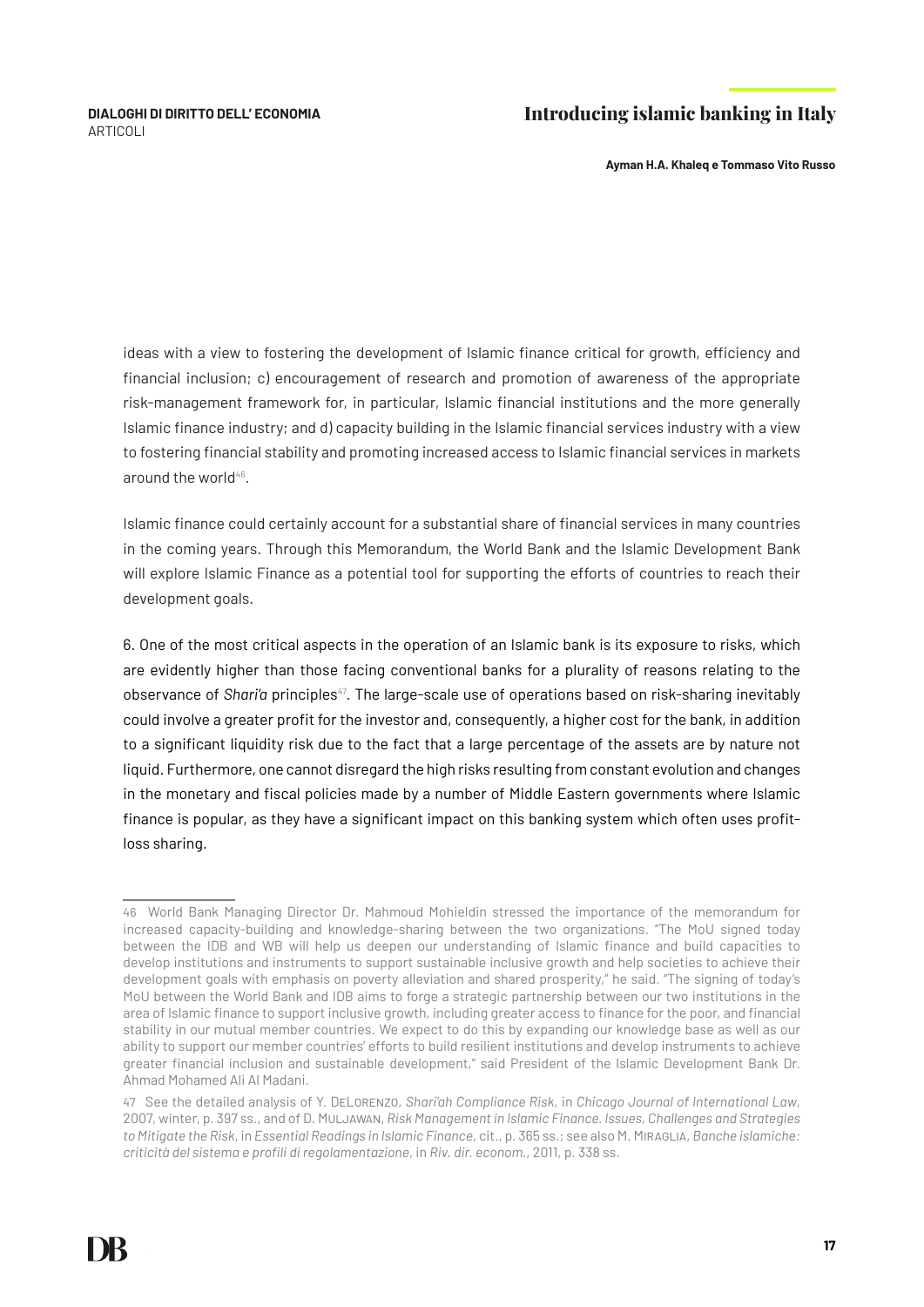**Ayman H.A. Khaleq e Tommaso Vito Russo**

Credit risk merits a separate mention. This is undoubtedly the most significant aspect for a bank when assessing the economic and financial viability of an investment. From a bank's perspective this is key to an accurate evaluation of the assets in relation to the 'weight' of their risk profile, relating to the *risk of default* (the risk of default of a customer and its impact on the bank's capital) and to the *risk of recovery* (measured using the so-called *loss given default*: the percentage of loss in the event of customer default)<sup>48</sup>.

One of the most critical aspects affecting the circulation of Islamic financial products in European countries is their compatibility with the criteria imposed by the Basel Committee, with specific reference to the risk profiles<sup>49</sup>. Principle 6, on Capital Adequacy, is of great importance for our purposes: "*Supervisors must set prudent and appropriate minimum capital adequacy requirements for banks that reflect the risks that the banks undertakes, and must define the components of capital, bearing in mind its ability to absorb losses*" 50.

The relevance of the objectives set out by the Basel Committee to the world of Islamic finance is found in the regulations adopted by IFSB, which was established in 2002, on the initiative of Accounting

<sup>48</sup> It indicates, essentially, the percentage of credit impossible to recover in the event of insolvency: the difference between the value of the loan at the time of default and the value of the claim that is recovered, net of legal and administrative costs incurred in the recovery and the financial cost of time between the occurrence of the state of default and the actual recovery (settlement of the dispute).

<sup>49</sup> Created in 1974, on the initiative of the central bank Governors of the G10 countries, the Basel Committee on Banking Supervision is an institution for discussion with the aim of promoting cooperation between banking supervisors in order to achieve a more stable international banking system. The First Basel Accord on capital requirements dates back to 1988 and introduced a system for measuring capital adequacy of banks, with the provision of minimum capital requirements in relation to the so-called credit risk. The Second Based Accord was reached in 2004 instead, but subject to corrections up to 2006 (implemented in Italy in December 2006). In 2010 he was presented the Third Basel Accord, to become fully operational in 2019. Basel II follows the logic of c.dd. Three pillars, the first in terms of minimum capital requirements, the second in terms of prudential supervisory on capital adequacy, the third in terms of market discipline.

<sup>50</sup> For a more complete analysis of the compatibility between the Regulatory System in Middle East and in Europe, see M.F. Khan, *Islamic Banking in Europe: the Regulatory Challenge*, in *The Islamic bank*, cit., p. 101 ss.; see also E. Montanaro, *Quale regolamentazione del capitale per le banche islamiche?* (What regulations of capital for Islamic banks?), ibidem, p. 117 ss, who emphasizes the 'paradox' that results from the evaluation of the Islamic bank in the light of the so-called prudential assessment based on the capital: the operations of Islamic banks, in a sense, it seems to be more risky, "and therefore destined to submit to a more restrictive regulation of capital", on the other hand, the nature of deposit contracts of participatory profits "seems to give this model a brokerage capacity to absorb unexpected losses far greater than their conventional banks," which puts "into question the very purpose of a constraint on capital".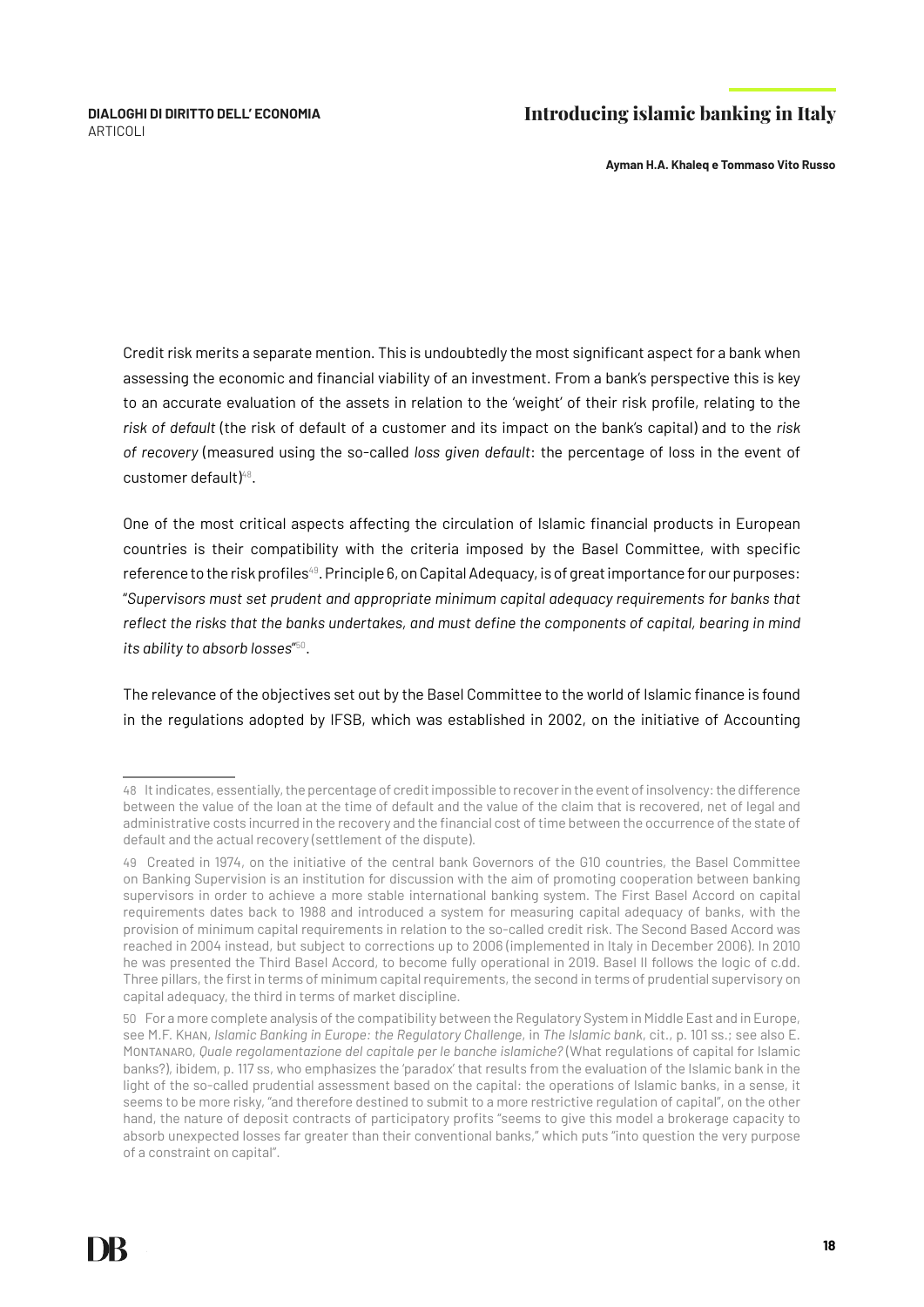**Ayman H.A. Khaleq e Tommaso Vito Russo**

and Auditing Organization for Islamic Financial Institutions (AAOIFI), with the aim of promoting and strengthening the stability of the Islamic financial services by setting prudent standards and guiding principles<sup>51</sup>.

This also shows that in the world of Islamic finance institutions there is a strong need to follow a path of integration alongside the rules set by the Basel Committee and not the creation of separate institutions.

In December 2005, a number of standards on capital adequacy for institutions offering Islamic financial services were issued (IFSB-2), based on the standards suggested by the Basel Committee, in particular in respect of the first pillar, with the necessary adjustments in order to make these standards compatible with *Shari'a* compliant financial products<sup>52</sup>.

Also relevant are the Guiding Principles on Corporate Governance, addressed exclusively to institutions offering Islamic products, with the exception of Takaful (IFSB-3), issued in 2006. It is recommended that all financial institutions establish a Governance Committee, consisting of no more than three members, including a member of the *Shari'a* board or other experts on *Shari'a* law. The main task of this Governance Committee is to protect the stakeholders, particularly those customers who have opened investment deposit accounts (participatory investment), who must nevertheless be given the power to monitor the progress of, and control, their investments and the level of exposure to the relevant risks.

Amongst other things, this paper seeks to also highlight the diversity of opinions of Shari'a scholars and their effect on decisions (*fatawa*) taken by their *Shari'a* boards. The objective of the harmonization of *fatawa* can only be reached through an analysis of all types of profiles of financial transactions, in an *ex* 

<sup>51</sup> The organization, based in Kuala Lumpur (Malaysia), consists, at present, of 153 members, including 53 Authorities, 8 Intergovernmental Organizations and 126 market operators, professional firms and industry associations operating in 43 different jurisdictions. It has so far issued more than 19 documents, including Standards, Guidelines and Technical Notes, in the most different areas, from Risk Management to Capital Adequacy, to Corporate governance, Transparency in the markets, etc.

<sup>52</sup> See, http://www.ifsb.org/standard/ifsb2.pdf. In the introduction, point 4: "*The Standard covers minimum capital ade-quacy requirements based predominantly on the standardized approach in respect of credit risk and the basic indicator approach for operational risks of the IIFS, with respect to Pillar 1 of Basel II, and the various applicable measurement methods for market risk out in the September 1996 Market Risk Amendment* ". The IFSB standards don't concern, at the moment, the conditions referred to the second and third pillar of Basel, which will be subject to separate regulations. For Islamic banks it is expected, as prudential standards, the objective of the *ratio* between capital and risk-weighted assets, equal to 8%.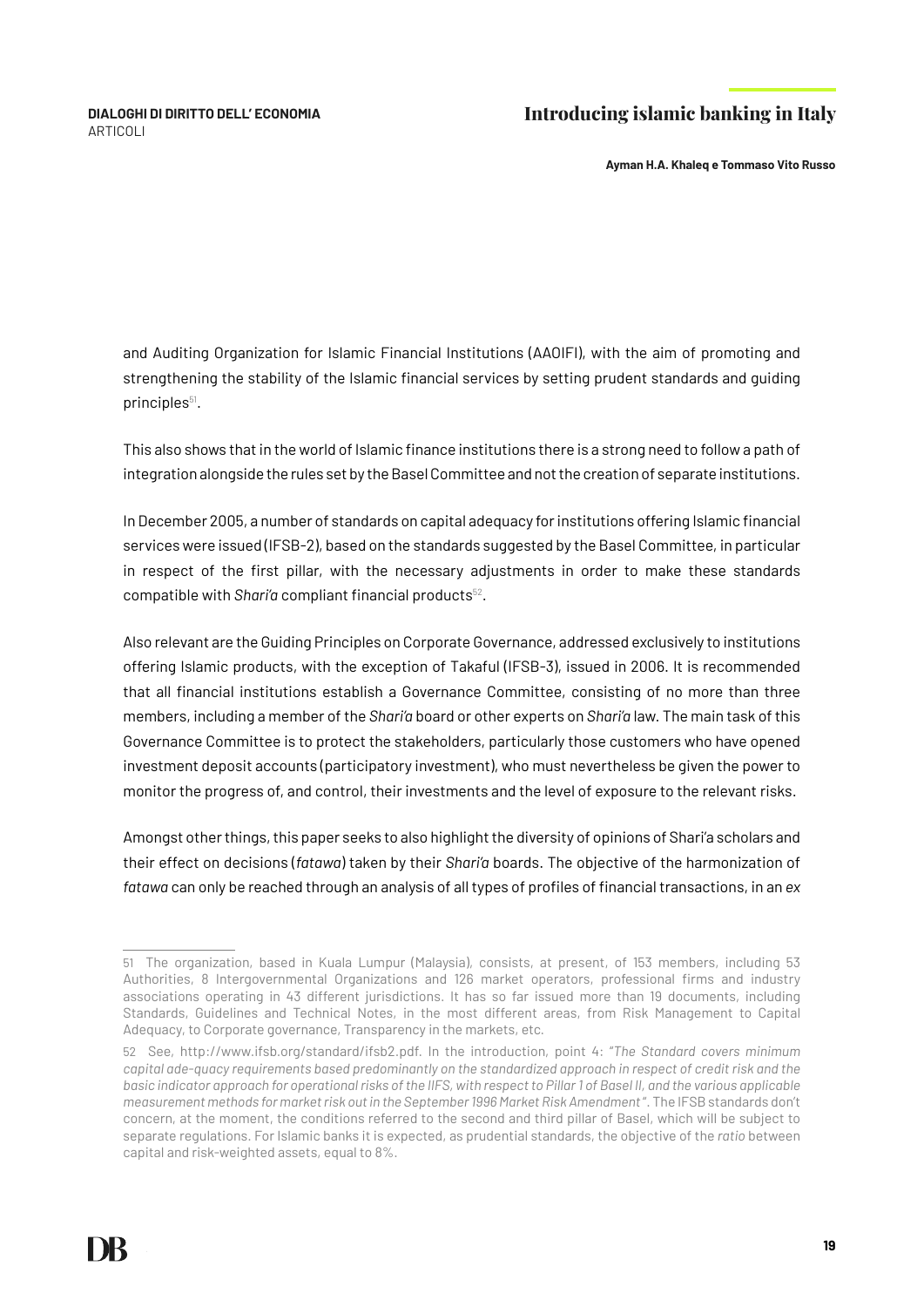**Ayman H.A. Khaleq e Tommaso Vito Russo**

*ante* and *ex post* perspective in order to assess not only the nature of *Shari'a* compliant contracts, but also to examine the obligations (and related services) stemming from such contracts.

7. With regard to Italy, no authorization has, to date, been granted in favor of institutions willing to carry out banking activities based on principles of Islamic finance. Furthermore, no *Islamic windows* have been opened by Italian banks, or by any other Western (and generally international) banks operating in Italy for that matter.

The opening up of Islamic banks in Italy shall be subject to all the standards imposed by European law, especially with regard to the Directive 2006/48/Ce of 14 June 2006 (adopted in Italy by law decree 27 December 2006, n. 297, changed into law 23 February 2007, n. 15) (hereafter refered to as the 'Directive') relating to the taking up and pursuit of the business of credit institutions, although concerning banks based in European Union<sup>53</sup>. The 'whereas' no 20 specifies that: "Agreement should be reached, on the basis of reciprocity, between the Community and third countries with a view to allowing the practical exercise of consolidated supervision over the largest possible geographical area." The 'whereas' no 44 specifies that: "In order to ensure that the risks and risk reductions arising from credit institutions' securitisation activities and investments are appropriately reflected in the minimum capital requirements of credit institutions it is necessary to include rules providing for a risk-sensitive and prudentially sound treatment of such activities and investments."54

The most relevant rules of the Directive, which are probably the most relevant for the purpose of this

<sup>53</sup> According to the 'whereas' no 14, "Credit institutions authorised in their home Member States should be allowed to carry on, throughout the Community, any or all of the activities listed in Annex I by establishing branches or by providing services"; the 'whereas' no 18 "The Member States should ensure that there are no obstacles to carrying on activities receiving mutual recognition in the same manner as in the home Member State, as long as the latter do not conflict with legal provisions protecting the general good in the host Member State".

<sup>54</sup> According to the provision of Art. 4, n. 37 " **'**traditional securitisation**'** means a securitisation involving the economic transfer of the exposures being securitised to a securitisation special purpose entity which issues securities. This shall be accomplished by the transfer of ownership of the securitised exposures from the originator credit institution or through sub-participation. The securities issued do not represent payment obligations of the originator credit institution". The following no 44 specifies that " **'**securitisation special purpose entity (SSPE)**'**  means a corporation trust or other entity, other than a credit institution, organised for carrying on a securitisation or securitisations, the activities of which are limited to those appropriate to accomplishing that objective, the structure of which is intended to isolate the obligations of the SSPE from those of the originator credit institution, and the holders of the beneficial interests in which have the right to pledge or exchange those interests without restriction".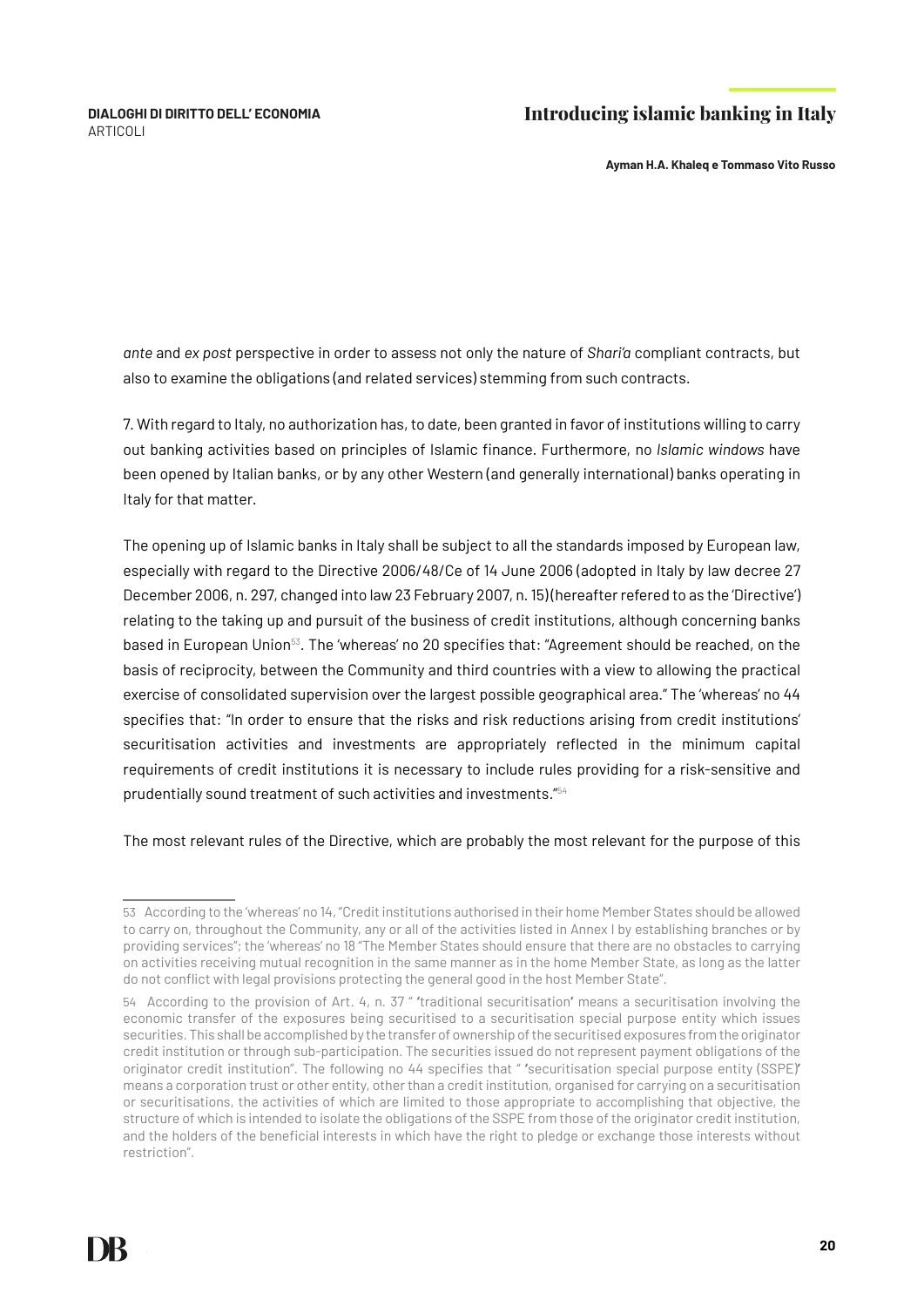**Ayman H.A. Khaleq e Tommaso Vito Russo**

#### research, are:

Title IV deals with 'Relations with third Countries' and Art. 38 specifies that "Member States shall not apply to branches of credit institutions having their head office outside the Community, when commencing or carrying on their business, provisions which result in more favourable treatment than that accorded to branches of credit institutions having their head office in the Community. The competent authorities shall notify the Commission and the European Banking Committee of all authorisations for branches granted to credit institutions having their head office outside the Community. Without prejudice to paragraph 1, the Community may, through agreements concluded with one or more third countries, agree to apply provisions which accord to branches of a credit institution having its head office outside the Community identical treatment throughout the territory of the Community."

Art. 39 further provides that: "The Commission may submit proposals to the Council, either at the request of a Member State or on its own initiative, for the negotiation of agreements with one or more third countries regarding the means of exercising supervision on a consolidated basis over the following: (a) credit institutions, the parent undertakings of which have their head offices in a third country; or (b) credit institutions situated in third countries the parent undertakings of which, whether credit institutions or financial holding companies, have their head offices in the Community. The agreements referred to in paragraph 1 shall, in particular, seek to ensure the following: (a) that the competent authorities of the Member States are able to obtain the information necessary for the supervision, on the basis of their consolidated financial situations, of credit institutions or financial holding companies situated in the Community and which have as subsidiaries credit institutions or financial institutions situated outside the Community, or holding participation in such institutions; and (b) that the competent authorities of third countries are able to obtain the information necessary for the supervision of parent undertakings the head offices of which are situated within their territories and which have as subsidiaries credit institutions or financial institutions situated in one or more Member States or holding participation in such institutions. Without prejudice to Article 300(1) and (2) of the Treaty, the Commission shall, with the assistance of the European Banking Committee, examine the outcome of the negotiations referred to in paragraph 1 and the resulting situation."

It seems correct, and fair, to therefore conclude that an Islamic bank, based in a non-EU country, has to respect the same rules that must be observed by a EU bank seeking to open a branch in another EU Member State.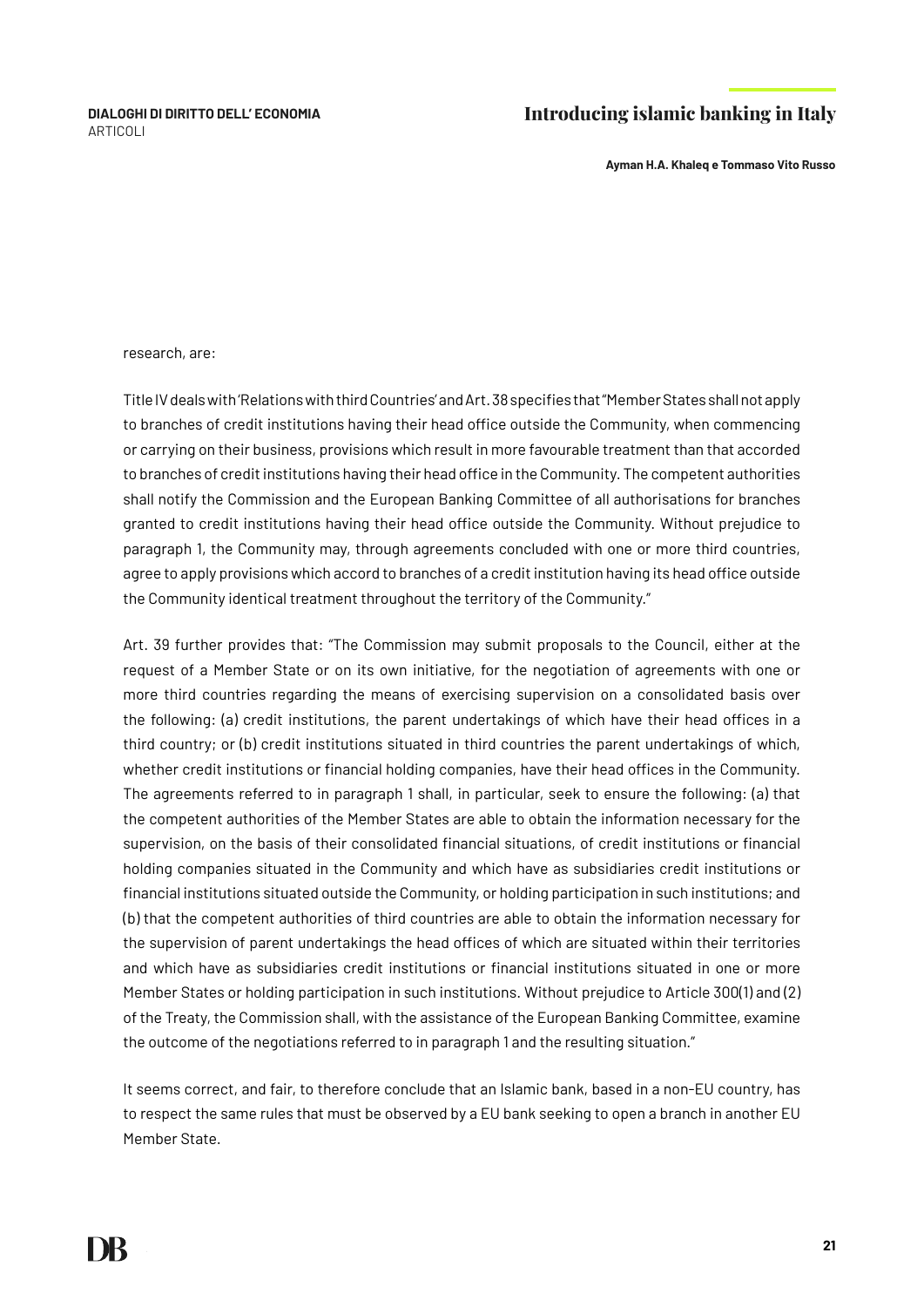**Ayman H.A. Khaleq e Tommaso Vito Russo**

While the scope of this paper does not extend to an analysis of all the rules of the Directive; it seems whatever sufficient to report some of the most relevant:

Art. 12 provides that: "The competent authorities shall not grant authorisation for the taking-up of the business of credit institutions unless they have been informed of the identities of the shareholders or members, whether direct or indirect, natural or legal persons, that have qualifying holdings, and of the amounts of those holdings". Art. 22 further states that: "Home Member State competent authorities shall require that every credit institution have robust governance arrangements, which include a clear organisational structure with well defined, transparent and consistent lines of responsibility, effective processes to identify, manage, monitor and report the risks it is or might be exposed to, and adequate internal control mechanisms, including sound administrative and accounting procedures". Art. 23 deals with 'Credit Institutions' and specifies that: "The Member States shall provide that the activities listed in Annex I may be carried on within their territories, in accordance with Articles 25, 26(1) to (3), 28(1) and (2) and 29 to 37 either by the establishment of a branch or by way of the provision of services, by any credit institution authorised and supervised by the competent authorities of another Member State, provided that such activities are covered by the authorisation."

Thus, it is necessary to analyze the compatibility of the Islamic banking system with the provisions of the Italian consolidated law on banking (Testo Unico in materia bancaria of 1 September 1993, n. 385, as amended , hereafter referred to as 'TUB'), especially with the provisions of Articles 10 and ff . At the outset, Art. 10 specifies that the 'collection of savings' and the 'exercise of credit' are the essential elements of a banking activity, while Art. 11 adds that, for the purposes of the law, "it is considered saving collection the acquisition of funds with the obligation of redemption".

Upon such basis, it becomes evident that deposit insurance is of vital importance for the exercise of banking activities in Italy. Therefore, some problems complying with *Shari'a* principles may arise with regard to the obligation to repay the loan. The absolute ban on any provision of interests is the main source of incompatibility: The restrictions relating to setting up and carrying on the business of credit institution, as imposed by the Directive. Limits on the reimbursement of depositors could be met through the use of different methods other than the payment of interest. However, from the viewpoint of retail customers, this remains a matter of seeking the best option between the two competing banking systems.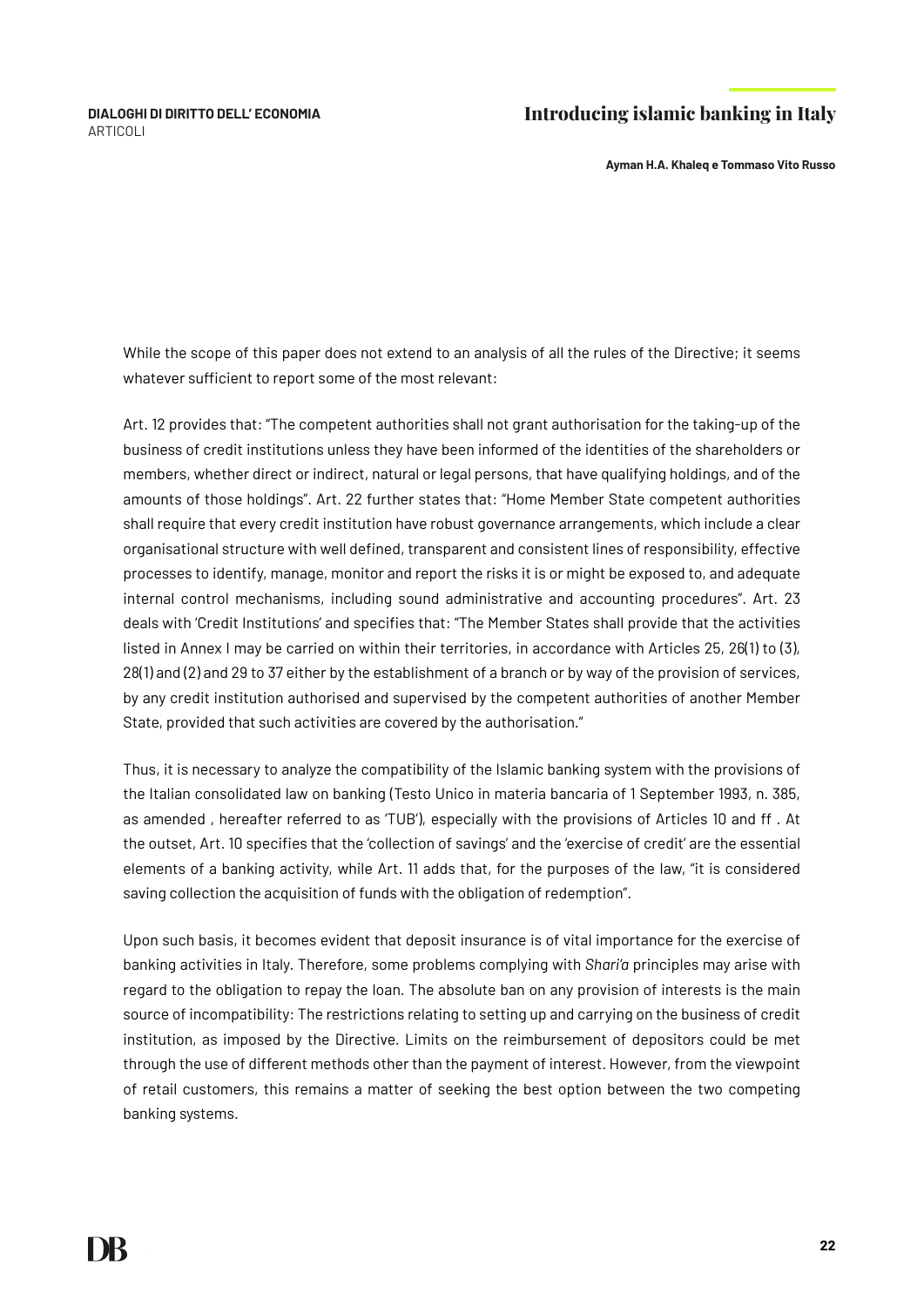**Ayman H.A. Khaleq e Tommaso Vito Russo**

More problematic is the 'exercise of credit' requirement, since the Italian system does not allow the structural participation in the risk of the borrower, which is a key feature of the Islamic system. However, a closer look at the range of financial activities carried out by Islamic banks reveals that, in practice, the two systems are not as different as it would initially appear, given that the 'exercise of credit' by western banks often coincides with traced activities, such as leasing, factoring, receivables as well as free loans $55$ .

The foregoing demonstrates the compatibility between Islamic banking activities and the provisions of Italian banking laws. The real question, once the Bank of Italy has issued the necessary authorizations, is whether an authorized bank may predominantly carry out the 'other financial activities', within the meaning of Article 10 of the Directive, such as, for example, the exercise of investment services covered by the Consolidated Finance Act (Testo Unico della Finanza, legislative decree of 24 February 1998, no. 58, hereafter referred to as 'TUF')<sup>56</sup>. An affirmative answer can be derived from the banking rules themselves, which clearly distinguish between a '*banking activity*' and a '*bank*'. Indeed, a bank is entitled to manage all financial activities that are not statutorily reserved for other categories of intermediaries<sup>57</sup>. Arguably and alternatively though, an applicant may also take the view that each Islamic banking activity is similar or, at least, comparable to its corresponding "*banking activity*' within the meaning of Article 10 of the Directive (e.g. mudaraba deposit, vs. deposit), with the reference to 'other financial activities' acting as a fallback position.

<sup>55</sup> In this sense, see R. Costi, *Conclusioni*, in *La banca islamica*, cit., p. 241, who says that the problem is, at least, a problem of supervision.

<sup>56</sup> See M. Rispoli Farina, *Intervento*, in *La banca islamica*, cit., p. 95 ff. who also suggests the solution to frame the Islamic banking business under the regulations of the financial intermediaries ruled at art. 106 ff. TUB. See the different analysis of P. Abbadessa, *La banca islamica: impressioni di un giurista* (Islamic banks: impressions of a Scholar), ibid. 142, who does not share the view that the TUB legitimize the existence of banks that would exclude *a priori* the banking activity as main activity, "or, while including this activity in its corporate purpose and own program, in fact they don't exercise"

<sup>57</sup> In the same sense, see the interesting considerations of L. Donato and M.A. Freni, *Attività bancaria e controlli di vigilanza* (Islamic banking and supervisory controls), ibid. p. 170 ff., Exp., p. 187 s.: they exclude that the Italian banking regulations impose a prevalence criterion, by the bank, the exercise of banking activities in the strict sense. The analysis assumes significance even more significant because it came from two members of the field supervision of the Bank of Italy. See L. Donato and M.A. Freni, *Islamic banking and prudential supervision in Italy*, cit., p. 187 "In addition to banks the Italian and European financial system comprises other types of financial institutions that could serve as point of reference for operators interested in marketing Islamic financial products in Italy: for instance, SGRs (*società di gestione del risparmio –* asset management companies), which under the Consolidated Law on Finance may provide individual portfolio management services or institute collective investment funds, and SICAVs (*società di investimento a capitale variabile* – open-end investment companies)".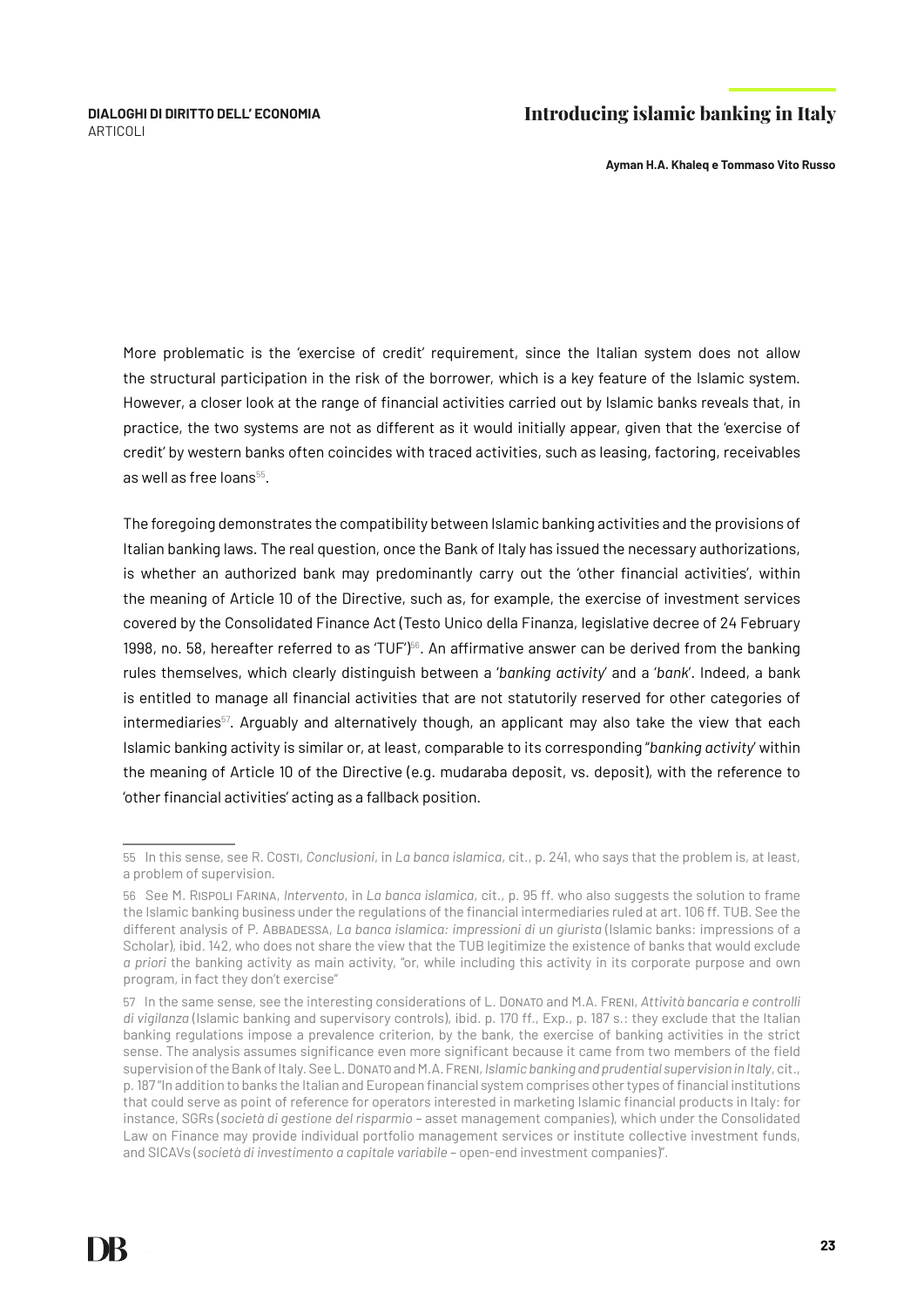**Ayman H.A. Khaleq e Tommaso Vito Russo**

8. The study of the causes of the recent global financial crisis has prompted economists and governments around the world to analyze the different solutions including those envisaged by financial systems that have long adhered to the principles and rules of *Shari'a*. The result of this is the evidence that the Islamic banking system has in many cases proved stronger in withstanding the devastating impact of the crisis. The reasons have been widely identified as the rigorous nature of the aforementioned 'prohibitions' under *Shari'a* principles, with particular reference to the restrictions on the use of financial products which are not backed by an underlying asset, or other transactions involving a high degree of uncertainty (*Gharar Fahish*).

Economic historians have pointed out that the development of Islamic finance has been particularly strong in times of economic crisis. We must go back to the 1973 Oil Crisis, which, following a strong period of decline in the U.S. stock market, was the first time in history that the economic world began to take notice of financial instruments originating in Middle East.

Even the events of September 11, 2001 have contributed to its development: the 'psychological' impact of the tragedy led to many Western investors distancing themselves from the Middle East and Islamic financial institutions. The Bush administration declared some of these states and institutions '*abettors of terrorism*', while Congress, in 2006, declared what is arguably and in effect an embargo on Dubai Port World. In this context, many Middle Eastern customers moved billions of dollars away from Western banks and financial institutions although one unintended consequence of the said tragedy, is that the Islamic banking industry was forced to go through a soul searching process that ultimately resulted in the adoption of more regorous know-your-customer and regulatory policies, with Governments playing a more active role in monitoring the operations of such institutions.

Finally, the sub-prime crisis of 2008 played a role in increased interest in Islamic finance, spawned by the unscrupulous use of speculative financial instruments lacking any real connection to the underlying assets as a guarantee of the risks involved.

It is sufficient to look at the international trade press during the first half of 2013 and its coverage of the turmoil affecting both financial institutions and governments, to be able to make a strong case for adapting existing systems so as to allow and encourage investments by Islamic investors and institutions.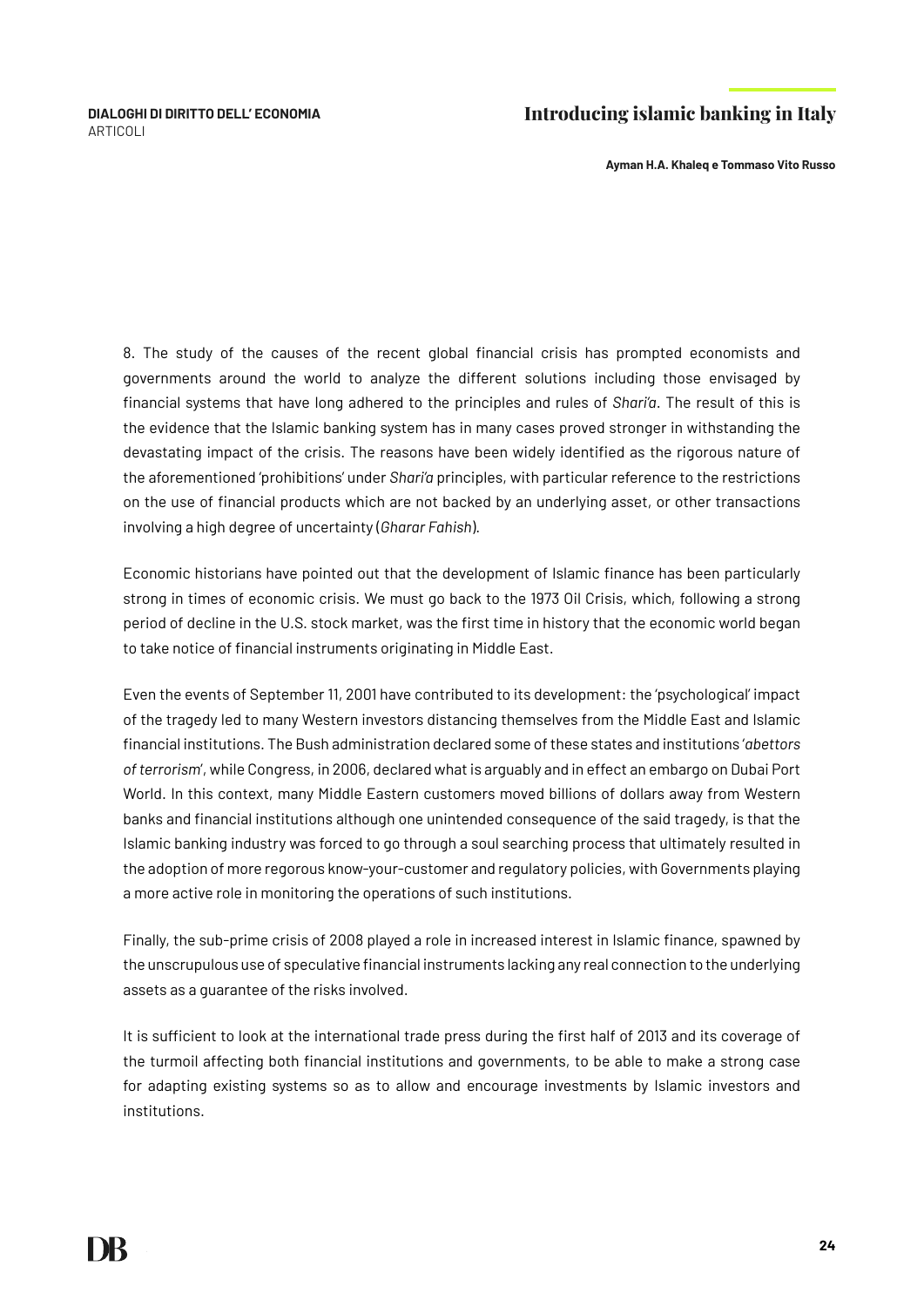**Ayman H.A. Khaleq e Tommaso Vito Russo**

The advantages of Islamic finance are not limited to its banking and financial system, but to the potential benefits it brings to national economies as a whole. More and more countries are moving to adapt their regulatory framework in order to support the issuance of *Sukuk* in order to attract capital from the Islamic world.

By way of example, there has been a recent issuance took place in Kazakhstan, which placed *Sukuk* worth around US\$ 500 million onto the market. The Turkish Treasury Minister has also prepared the issuance of *Sukuk* amounting to US\$ 1.5 billion and the demand for subscription greatly exceeded expectations: two hundred and fifty investors sought to participate for a total of US\$ 7.1 billion (five times the intended release). The success of the operation also reflects the confidence of global financial markets in *Sukuk*. With regard to the geographical participation, the largest share of subscribers come from the Middle East (58 per cent), followed by Europe (13 per cent), Asia (12 per cent), Turkey (9 per cent) and the U.S. (8 per cent). As to the nature of investors, the largest share is made up of banks (59 per cent), followed by asset managers (22 per cent), international institutions and central banks (10 per cent), asset managers (5 per per cent), and, finally, hedge funds (4 per cent)<sup>58</sup>. Jordan and Afghanistan are planning to issue *Sukuk*, while Ernst & Young has estimated the total value of *Sukuk* to reach US\$ 900 billion by 201759.

The industry is in agreement that there is no doubt about the potential to use *Sukuk* to finance the  $infrastructure sector<sup>60</sup>$ . India and Azerbaijan are even considering making radical changes to their respective banking systems so as to move to an interest-free system<sup>61</sup>.

More recently, in Russia, AK BARS Bank successfully allocated funds raised under its Syndicated

About Azerbaijan http://en.trend.az/capital/business/2069170.html

<sup>5 8</sup> http://www.hurriyetdailynews.com/turkey-hopes-new-sukuk-will-become-benchmark. aspx?pageID=238&nid=30519

<sup>59</sup> About Jordan http://english.alarabiya.net/articles/2012/09/16/238348.html

About Afghanistan http://www.gulfbase.com/news/afghanistan-eyes-sukuk-as-western-funds-retreat/208549

About Ernst&Young http://www.efinancialnews.com/story/2012-09-11/ernst-young-global-islamic-bankingreport-global-demand-sukuk

<sup>60</sup> M.McMillen, *Islamic Project Finance: An Introduction to Principles and Structures*, in *Global Infrastructure*, III, spring 2009, New York

<sup>61</sup> About India http://www.sunday-guardian.com/news/rbi-ready-for-islamic-banking-wants-finance-ministerto-amend-law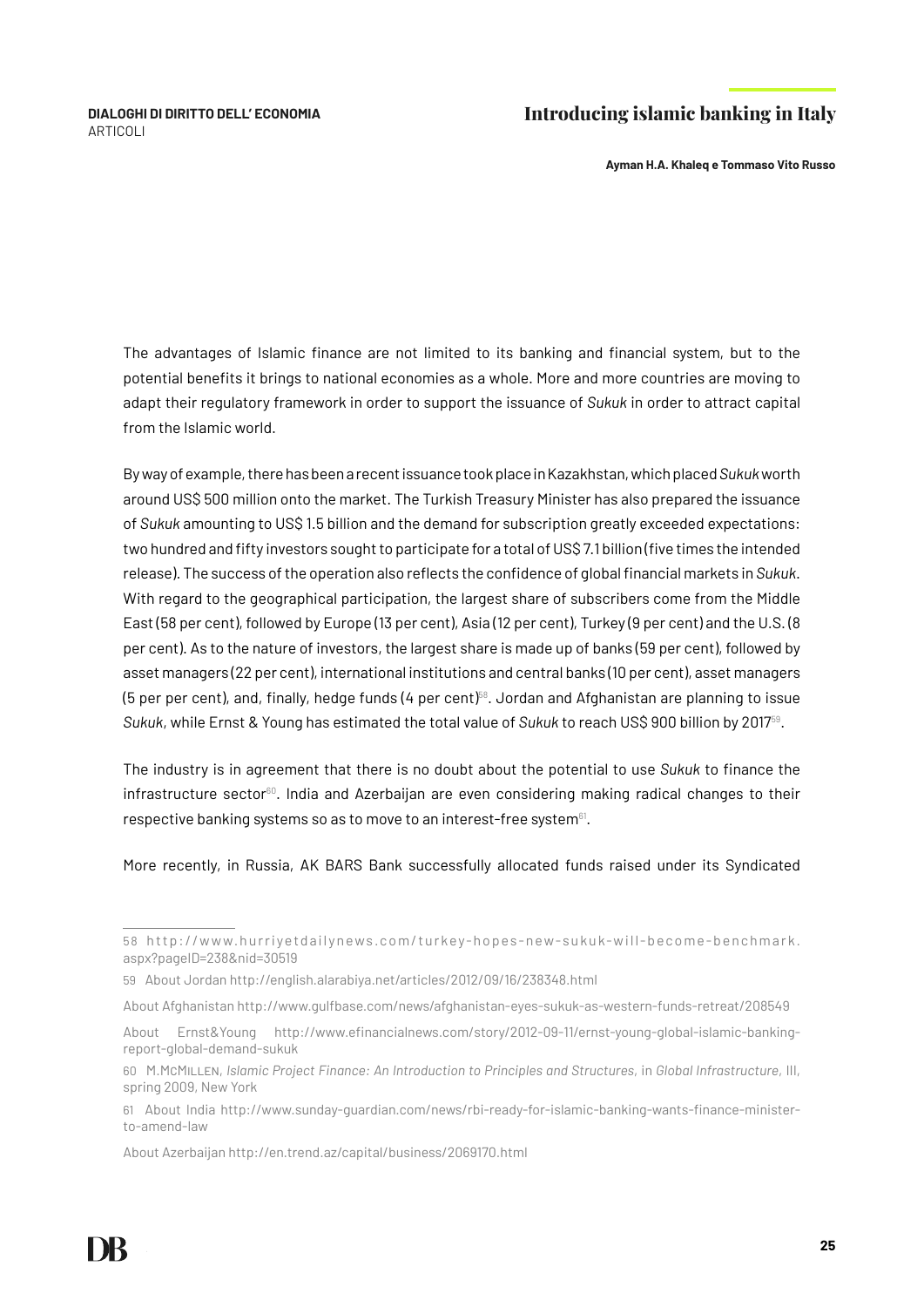**Ayman H.A. Khaleq e Tommaso Vito Russo**

Murabaha Islamic financing deal, in the amount of US\$ 60 million. The Master Agreement was signed in September 2011 for a period of one year, and is the first public international *Shari'a*-compliant deal in Russia62.

9. In the Western world, as well as in the Middle East, infrastructural works may follow an entirely private procedure or choose the scheme of Public-Private Partnership (PPP) for the construction of public works. In the PPP hypothesis, the asset involved in the public infrastructural works is transferred in concession to a private legal entity, which carries out the design, construction and operation phases for a defined period<sup>63</sup>. The private sponsors usually constitute a 'Project Company' and may be financed either directly, through another separate funding company, or through an agent.

In order to encourage the involvement of private capital in project financing, national or local governments often seek to provide incentives or benefits, such as tax discounts. This area of infrastructural projects, even outside the Middle East, stands out as carrying the closest connection with the rules and principles of Islamic finance.

To begin with, the area is strongly characterized by asset-based or equity-based investments, while it tends to involve investments characterized by a marked social impact. Together, these can be considered as the best basis to understand the opportunities available for Islamic finance in the infrastructure sector of Western countries.

In Islamic project finance, a transaction is structured around a Project Company (usually an SPV) which provides, in the first phase, for the collection of financing, both by participating in risk capital (equity) as well as by means of other *Shari'a*-compliant forms of financing, either directly or through an intermediary funding company, also established for the purpose. As in the case of conventional project financing, in Islamic project finance the Project Company may have recourse to a general contractor, or to an Engineering, Procurement and Construction (EPC) company during the infrastructure construction phase, as well as to an Operation and Management (OM) company, for the management of the same as well as for the sale of end user services.

<sup>62</sup> http://www.akbars.ru/en/news/detail.php?ELEMENT\_ID=102181

<sup>63</sup> See, for the Italian law, T.V. Russo, *Il Project Financing*, , in *Tratt. dir. civ. Perlingieri*, Napoli, 2007; T.V. Russo and P. MARCHETTI, *Manuale di diritto e tecnica del project financing*, Napoli, 2010.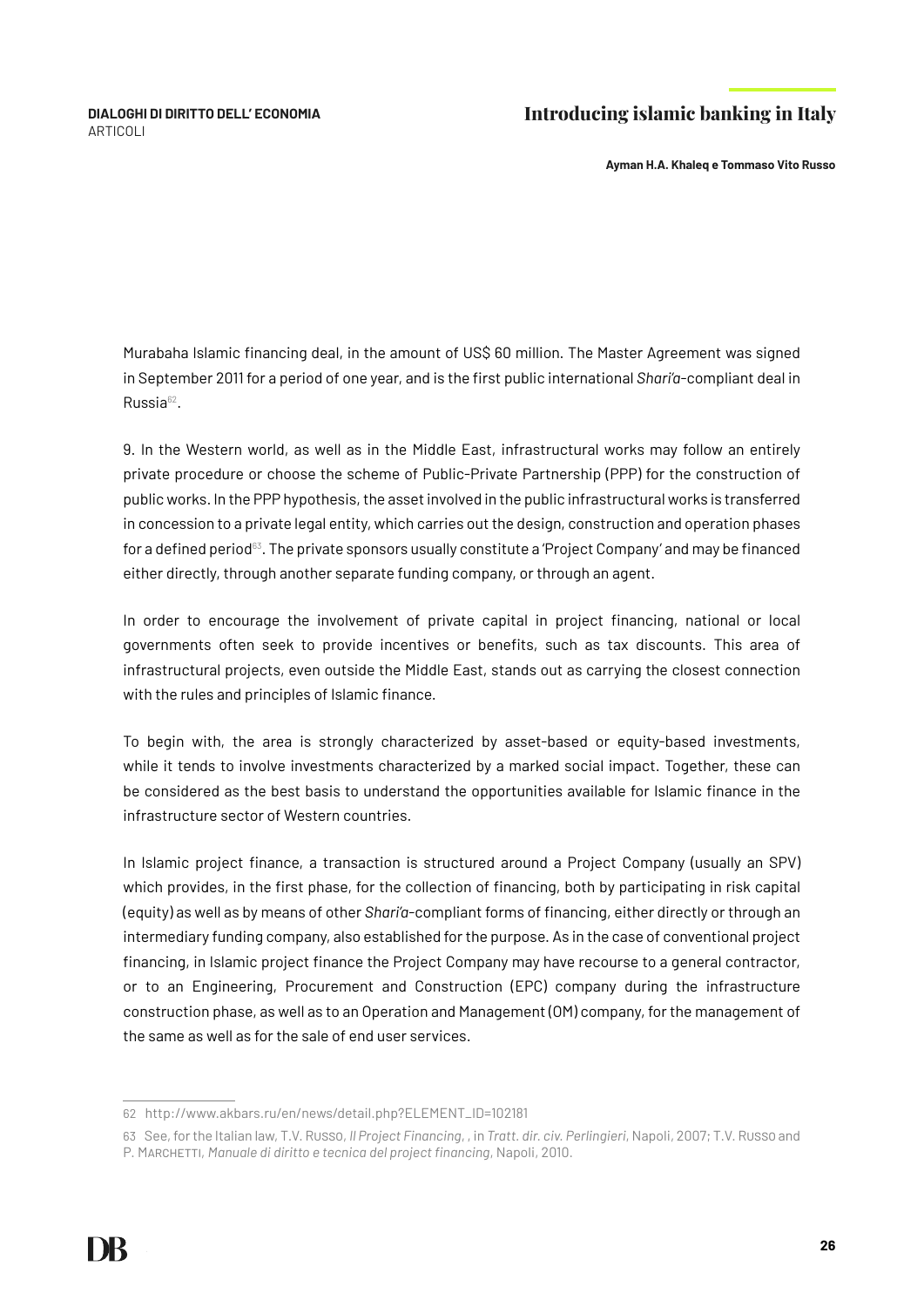**Ayman H.A. Khaleq e Tommaso Vito Russo**

The two traditional sources of financing used in the field of infrastructure, as mentioned, can be referred to as the categories of equity financing and debt financing. In case of equity financing, the most widely used models are the *Mudarabah, Wakalah* and *Musharakah* models, while amongst the debt financing transactions one can find several contracts, such as *Murabahah* (cost-plus or mark-up sale), *Bai-Muajjal* (price-differed sale), *Istisna'a* (pre-production sale contract or object deferred sale), *Salam* (pre-paid sale) and *Ijara* (comparable, albeit with some variants, to Western leasing).

In addition to the use of traditional forms of financing, the rather costly infrastructural projects can be financed through syndications and club deals that utilize the foregoing finance techniques, or, alternatively, through the issuance of *Sukuk*, which are often referred to as Islamic bonds, although they are more akin to asset-backed securities. It is a widely known fact that infrastructure finance is traditionally related to interest-based (*ribg-based*) transactions<sup>64</sup>. The most recent developments in the global economy, namely the financial crisis, while being global in its impact, affected Western economic systems most strongly and has highlighted the need to involve even those Islamic investors who are ideologically opposed to interest-based financing, into financial transactions through the development of an alternative form of project financing, suitable to the needs of both Islamic and conventional investors.

In order to encourage such involvement, the financial methods used in infrastructure financing must be reconsidered and revised in order to make them *Shari'a*-compliant. In this new perspective, the financing of the Project Company should be analyzed not only at the stage that the transaction is structured so as to comply with the techniques of Islamic finance, but also from the perspective of Western investors. The aim of the present analysis has been to study the techniques,the legal, and the financial structures which enable sources of Islamic finance and conventional finance to be used within the same transaction. The international nature of the transaction also calls for the need to assess any

<sup>64</sup> M. McMillen, *Islamic Project Finance: An Introduction to Principles and Structures*, cit., p. 5, observes that the reason for this choice in the international business include: "a) the dominance of the western interest-based economic system over the last few centuries; b) the predominance of United States and European financial institutions, lawyers, accountants and project participants in the development and refinement of the most widely used project financing techniques; c) the refinement and exportation of Anglo-American law; d) the relative infancy of modern Islamic finance; e) the lack of familiarity with the operation of legal system in the Middle East and other OIC jurisdictions, and f) the general lack of knowledge of, and familiarity with, the *Shari'a*". The eminent Scholar says that "The consequence of this western orientation is that the risk allocations and implementing techniques and structures take little, if any, cognizance of variances that are necessary to achieve compliance with the *Shari'a*".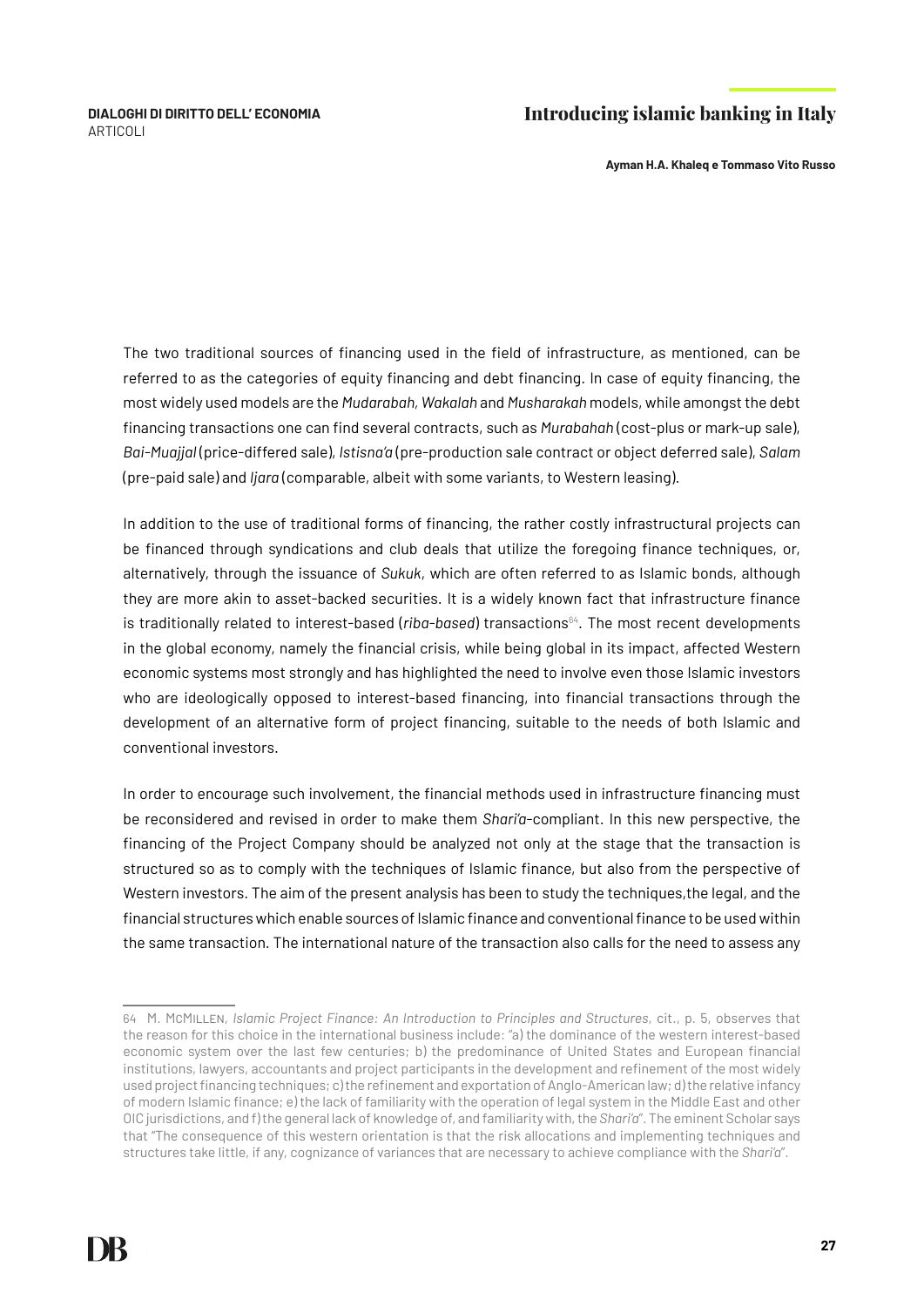**Ayman H.A. Khaleq e Tommaso Vito Russo**

relevant issues of jurisdiction and applicable law, especially those affecting taxation.

In any case, the limits imposed by the principles of Islamic finance and the unwillingness of *Shari'a*compliant investors to derogate from them must inevitably be used to convince Western investors to evaluate the opportunities offered by *Shari'a*-compliant financial instruments. This is especially important when one considers the strong demand for infrastructure projects in the emerging markets, especially in the countries of the Organization of the Islamic Conference (OIC), while also considering the availability of significant liquidity in those countries, due to the steady increase in the price of oilreserves.l<sup>65</sup>

Recent experiences in North and Central America in both the infrastructure and energy fields demonstrate that the recourse to forms of Islamic project finance may present a worthwhile opportunity, rather than simply a need, and show that the intervention of the Islamic banks in the Western world can guarantee the opening of new markets - the so-called 'Lay Markets' – without abandoning the principles of *Shari'a*.

Moreover, the 'Profit and Loss' sharing methodology, which characterizes Islamic finance does not seem to be too different from the logic behind the operations of pure project financing. The primary objective for those who intend to structure a 'hybrid' financial transaction is the fulfilment of the needs and goals of all the different lenders involved in the venture. In order to overcome the conflicts that may arise due to the different approaches to risk and guarantees, and particularly in cases in which it is important to segregate the investments of two lenders, practice has developed *dual-tranche* or *multitranche* project financing.

A possible solution to the issue of segregating investments may be to isolate a *Shari'a*-compliant tranche within a conventional operation, or the use the conventional financing method involving an SPV, whereby the Islamic investor is only connected through a *Shari'a*-compliant contractual agreement.<sup>66</sup> In

<sup>65</sup> A survey by Morgan Stanley estimates that approximately 21.7 'trillions' of dollars is what the financial investment in infrastructure expected to see in the second decade of the century in emerging markets, including the world OIC.

<sup>66</sup> In order to convert these structures into a product entirely Shari'a compliant (which does not provide in any case the use of structures that incorporate a conventional interest-bearing debt), it will be sufficient to replace conventional debt issuing a Sukuk or other debt instrument respectful of Islamic principles.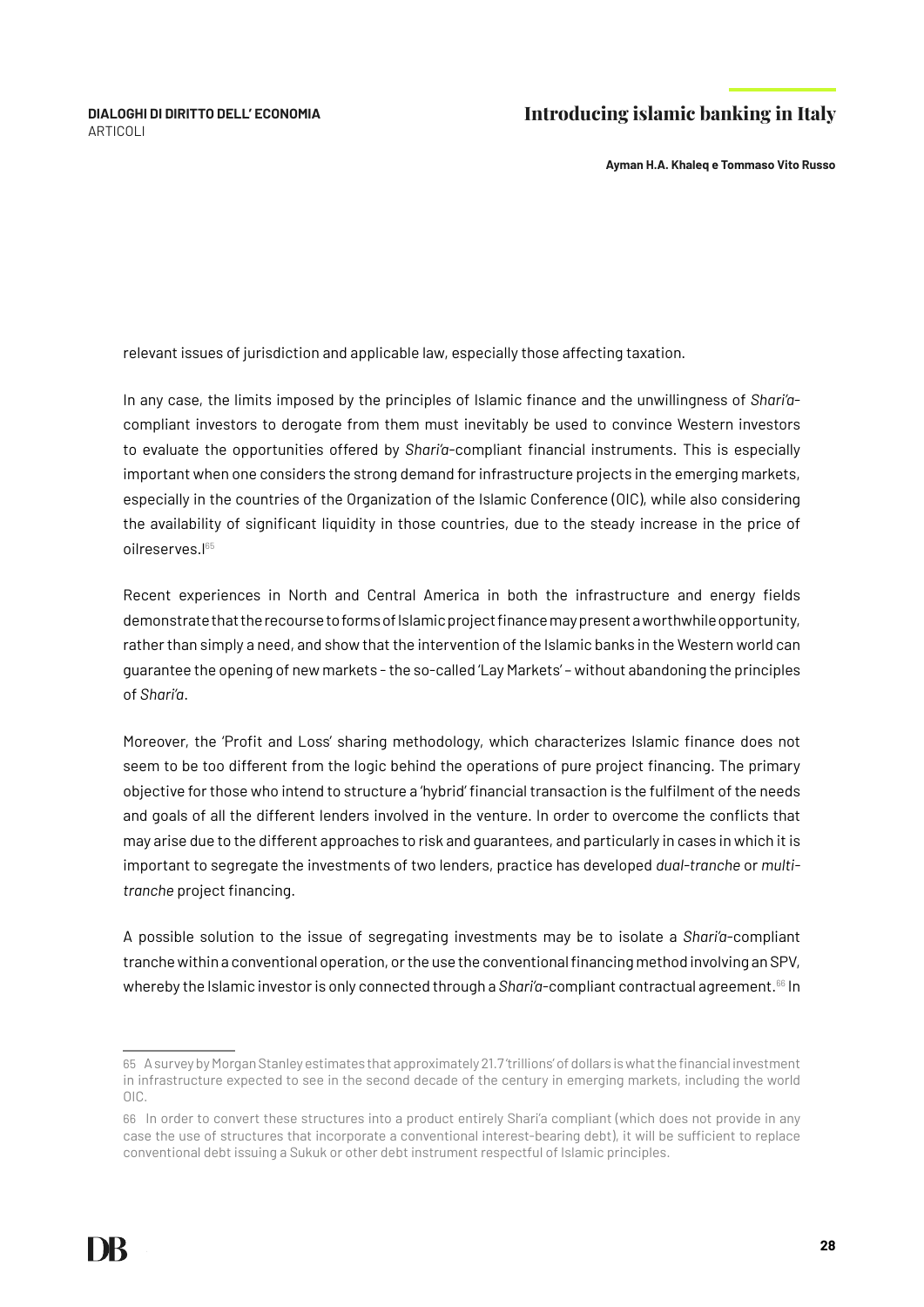**Ayman H.A. Khaleq e Tommaso Vito Russo**

any case, there is the constant use of variants of a contract of *Istisna'a* (construction) or a contract of *Ijara* (lease), or both, for the entire operation or a part of it.

In order to avoid the same legal entity being directly involved in both types of financing, a 'bifurcated structure' through the creation of two SPVs becomes necessary: a Project Company for the collection of *Shari'a*-compliant funds and a second 'Funding Company' for the collection of non- *Shari'a*-compliant funds. The latter, at a later point in time, will converge with the assets of the Project Company through the use of *Shari'a*-compliant instruments<sup>67</sup>. The agreement between the Bank and the Islamic Funding Company is traditionally based on conventional financing principles (i.e an interest-bearing loan). By contrast, in the Funding Agreements between the Company and the Project Company, those of the Islamic investors and the Project Company, as well as those between the Project Company and the Off-Takers or Tenants are Shari'a-compliant.

Investors wishing to comply with *Shari'a* law provide financing to the Project Company, either through direct participation in the risk capital of the company or by providing debt financing. The capital contribution may take the form of cash or be in kind, through rights to real estate assets, contractual rights on such real estate assets, or through various forms of transfer of assets<sup>68</sup>. The operation can be carried out through the use of traditional Islamic finance contracts. It is usually applied through a *Mudarabah* agreement where the Project Company lacks significant equity, while the recourse to a *Musharakah* is preferred in case of an SPV with adequate equity. In practice, both these structures tend to be accompanied by a *Murabaha* agreement.

According to the above analysis of the 'bifurcated structure' of financing, the funds paid into the Funding Company by the lenders will be used for the acquisition or construction of the project. The Funding Company will retain the ownership of the assets during the development of the transaction provided that the structuring of such transaction should take into account that the hypothesis of bankruptcy is as remote as possible $69$ .

<sup>67</sup> See M. McMillen, *Islamic Project Finance*, cit., p. 24 ff.

<sup>68</sup> See M. McMillen, *Islamic Project Finance*, cit., p. 26, who points out that in many transactions "the developer may also be an investor in the Project Company [...] often contributes the land for the project as a capital contribution [...] Sometimes the land may be leased to the Funding Company and then subleased back to the Project Company. 69 M. McMillen, *Islamic Project Finance*, *ibidem*.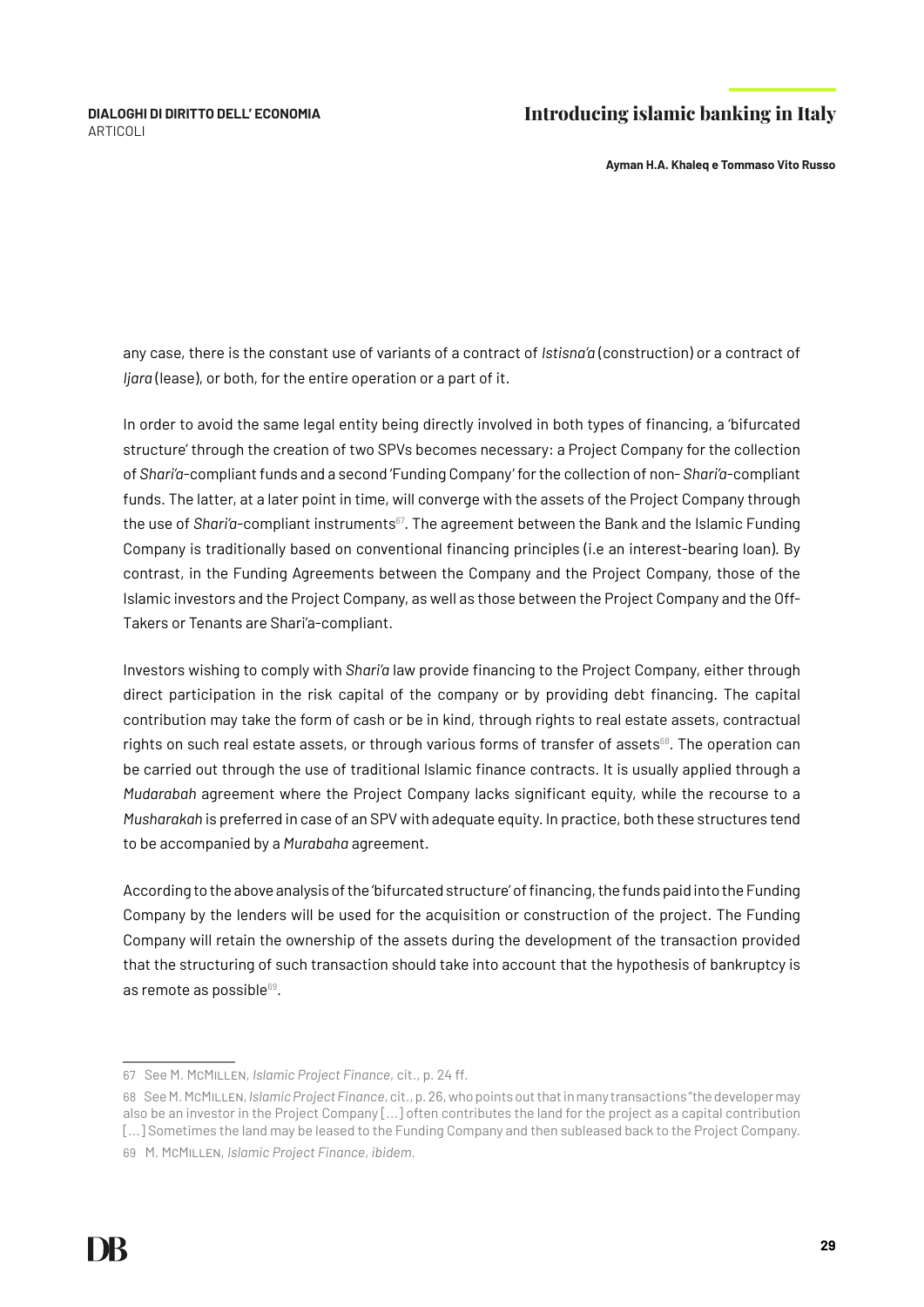**Ayman H.A. Khaleq e Tommaso Vito Russo**

Following this, the Funding Company, through an *Ijara* contract, will grant the project assets in favor of the Project Company (pursuant to the lease). As mentioned earlier, the structure most commonly used in the field of Islamic project financing is the *Istisna'a-Ijara*, constituted by an *Istisna'a* contract, which adjusts to the phase of the construction of the infrastructure and by an *Ijara* contract which governs the operations phase.

10. Given Italy's current economic crisis in the midst of a global calamity, introducing Islamic banking in Italy is the solution to rebound growth in the spirit of economic vitality. Implementing an Islamic banking model can be accomplished through commerical and structural means. To put it differently, an Islamic banking model ignited in Italy's financial market present a classic opportunity to entice Middle Eastern and Islamic investors into Italy as well as maximize awareness around Islamic banking as a means to garner support to execute an additional method of finance. Educational awareness of *Shari'a* compliant funding mechanisms under the umbrella of an Islamic banking model is the first step to receive the necessary 'buy-in' in order for the Italian banking industry to endorse an Islamic banking model over conventional commerical banking, the status quo.

Introducing an Islamic banking model in Italy have two-fold implications that will foster a win-win outcome. First, given the need in Italy for the expansion of public and private infrastructures as well as for development of the renewable energy sector despite a systematic lack of money, opportunity uses with *Sharia's* complaint financial products including *Sukuk* provide Italy with access to the excess wealth available in the Middle East. The opportunity uses with *Shari'a* compliant financial products in Italy also provide 'Institutional Islamic Investors' with supportive evidence in order to open their viewpoints to an innovative and what would be a novel Islamic banking market in Italy.

To introduce the concepts and practices to the region, the implementation of Islamic finance departments or teams within Italy's conventional banks is the first 'best practice' recommendation Italian banking systems should consider. The creation of Islamic finance departments or teams give rise to a 'dual banking system' where Islamic finance co-exists at the side of conventional banking laws. As a result of this dual banking systerm, a seperate and distinct set of standards for those Islamic investors with the aim to engage in *Shari'a* compliant transactions would trigger a spike in Italy's private investments - more specifically in infrastructure and renewable energy focus areas.

For the reasons stated above, this research paper explored the challenges and opportunity to diversify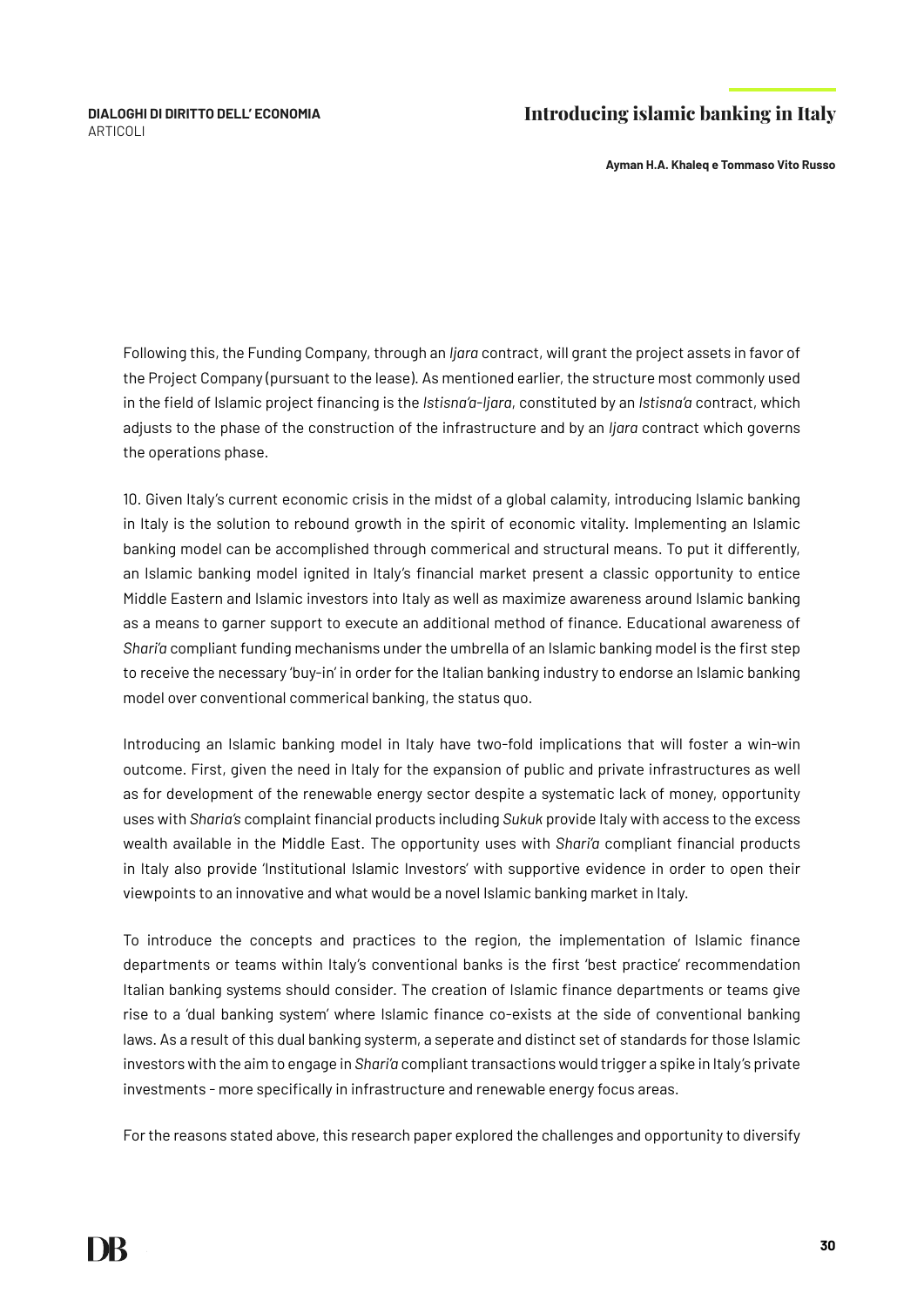**Ayman H.A. Khaleq e Tommaso Vito Russo**

funding sources in Italy as a means to overturn a crisis. An analysis of the different impacts of the crisis in the area of conventional finance as compared with the area of Islamic finance was therefore examined to provide precise meaning and unsterstanding around the prohibition of *Gharar* with respect to the main principles governing Islamic finance. The prohibition of *Riba* and the need for commercial transactions mutually benefit all contracting parties in order to assist with the unraveling of the 'risk sharing' principle. As a method to increase control in loan markets with respect to profit and loss sharing, new rules on debt financing and opportunities with forward and future contracts in the prohibition of uncertainty surrounding derivatives.

The *Sukuk* market for government debt and for infrastructure financing could be a means to put in motion an excess of stagnant liquidity. The emerging flexibility of the *Sukuk,* as a *Shari'a* financial instrument, stretch beyond tangible and underlying assets. However, with every opportunity present challenges. The Islamic bank around the world present a new challenge in the sense that banks should operate in compliance with the precepts of *Shari'a* in financial business and transactions, organizational structure, and management. The banking company, in return, must appreciate the obligation to protect not only the interests of shareholders and stakeholders who may be focused on improving their business management practices while maintaining 'ethical' consciousness of business matters. However, exposure to risks is one of the most critical aspects in Islamic bank operations which are greater than the risks facing conventional banks. GSE, as an example, promote the use of electricity produced by renewable sources to include but not limited to 'Green Certificates', 'the Feed In Tarrif', 'the Feed in Scheme', and the 'Italian Power Exchange'. Such incentives for renewable energy in Italy can be used as cash flow arising out of the production of electricity. The cash flow, in return, is an asset to be securitise for the issuing of *Sukuk*.

No authorization has been granted to Italy in favor of institutions willing to carry out banking activities based on the principles of Islamic finance. The opening of Islamic banks in Italy shall be subject to the standards imposed by European law pursuant to the Directive. Practically speaking, it is correct and fair to therefore require an Islamic bank, based in a non-EU country, to abide by the same rules governed by a EU bank seeking to open a branch in another EU Member State.

As evidenced by economists and governments around the world, financial systems that adhered to the principle rules of *Shari'a* within an Islamic banking system consequently proved to be stronger in enduring the devastating impact of the global financial crisis. The reason for such strong measurables